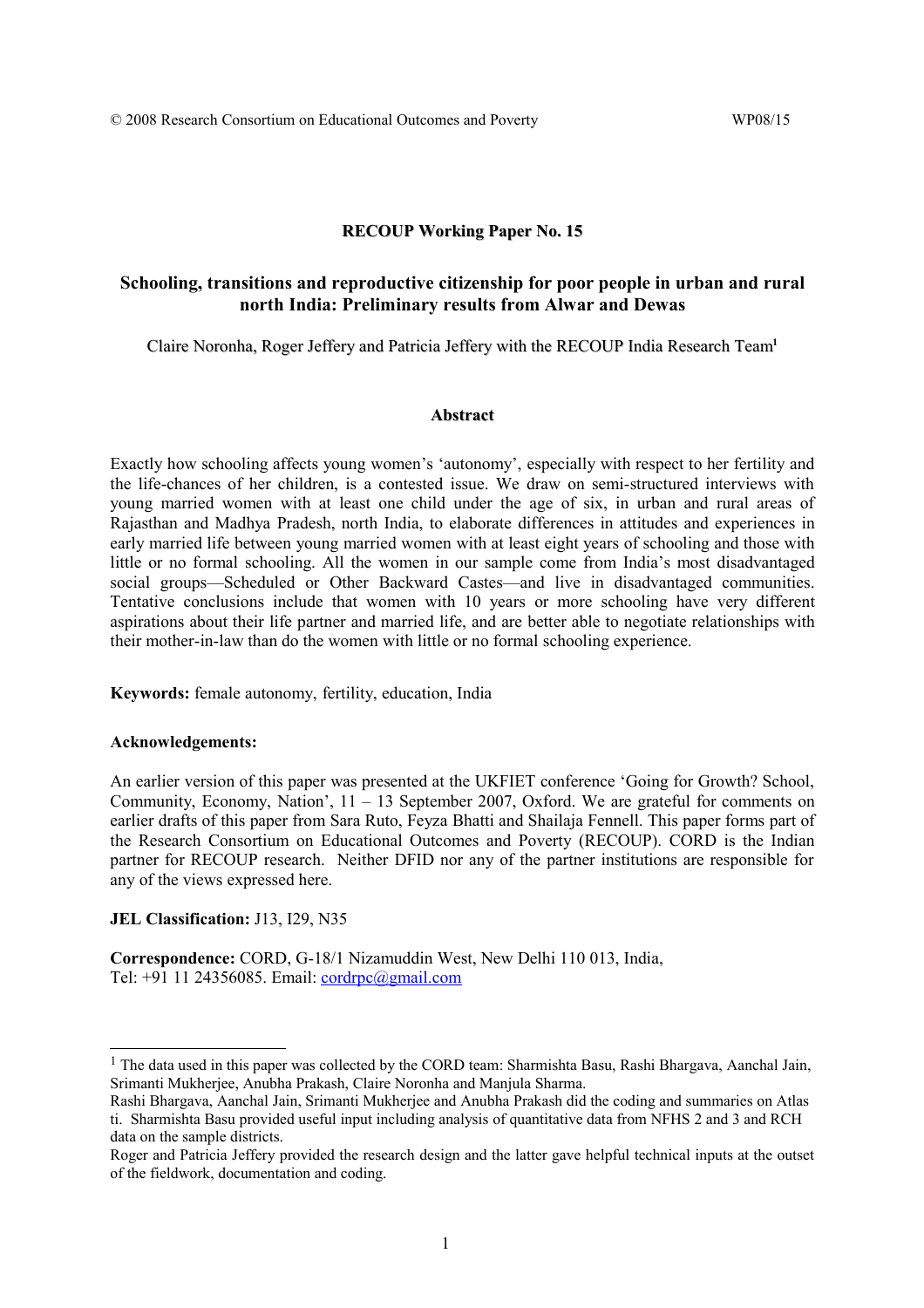## *Introduction*

Since the early 1980s, much time and effort has been expended in trying to understand the relative contributions of different social factors in mortality decline (especially declines in infant and child mortality) and in reductions in fertility. In these debates, the schooling level (number of years attended) of a young mother has often been portrayed as the single most powerful correlate of reductions in the infant and child mortality of her children, and (to a lesser but still very considerable degree) to reduction in her completed family size. These correlations have been observed in almost every country and region at some point in time, using a variety of macro-economic and macrodemographic techniques. Excluding confounding variables (such as the economic position of the household, the schooling level of the father or the roles played by mass media rather than schools) usually reinforces the conclusion of an independent role of the schooling of the mother. However, attempts at unpicking the pathways through which girls' schooling might have the effects on their later lives that is ascribed to it have been less successful. A favoured explanation—that schooling enhances the autonomy of young women, enabling them to make more decisions themselves about how many children to have, when, and how to raise them—is still, for example, not entirely persuasive.

While macro-level data display these relationships very clearly, micro-level data—especially in India—suggest more caution in attributing the differences in health and fertility behaviour of young women directly to their schooling, or to the autonomy of young women. In India, since the early 1990s, fertility and post-neo-natal mortality have both declined as much (if not more) among the families of mothers with little or no schooling as among those with 8 or 10 years of schooling (the threshold, or minimum number of years of schooling before enhanced autonomy and decision-making abilities are reliably observable) (Bhat 2002). In addition, in the third National Family Health Survey (2005-06) involvement in household decision-making for young married women remains at a very low level overall, and shows a very weak correlation with schooling levels until 10 or more years of schooling have been completed (Table 1) (Government of India 2007).

Qualitative research was conducted on these issues in the 1990s, but since then, India has experienced rapid economic growth, considerable improvements in net school enrolment ratios, and reductions in gender differentials in school enrolment. In this changing scenario, how do young women with different amounts of schooling experience the transitions from adolescence into adulthood? In particular, what difference does schooling make to the experiences of *poor* young women, in urban and rural areas in north India?

The key transitions that young women face in north India are, in the terms set out by the recent *World Development Report* (World Bank 2006), 'learning for work and life', 'growing up healthy', and 'forming families'. The other two – work and employment, and involvement in active citizenship outside the home – play much smaller roles in the lives of most young women in north India. Young married women are rarely employed outside the home – they are predominantly family workers, concentrating their work efforts in the house, and (in rural areas) sometimes around the cattle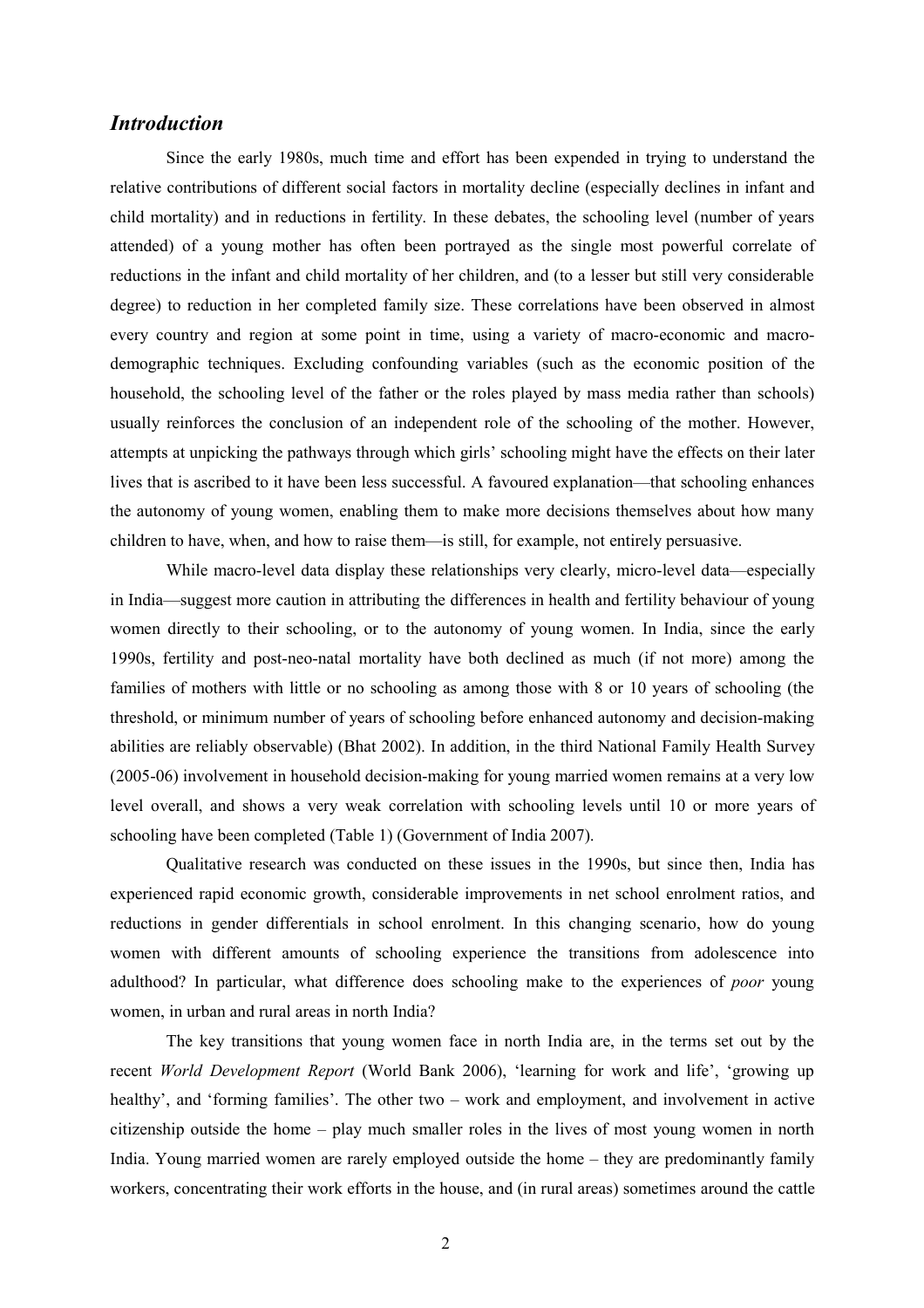byre. Often their arrival in the household is seen as an opportunity for their mother-in-law to take a larger role in outside work, whether as part of a family unit or elsewhere. So young married women rarely have an independent income, nor do they have direct access to the household's resources. Even if they separate their household from their husband's parents, they rarely control resources, often merely implementing subsistence budgetary strategies. Similarly, on arrival in their affinal homes, usually amongst strangers and in unknown locations, they may choose to restrict their forays in the outside world or may find such access controlled by senior affinal women. Therefore, we focus on schooling and dropping out; on marriage and relationships within the marital household; and on decision-making around fertility and child health.

### *The North Indian Context: Women's Autonomy in North India*

In their classic account, Tim Dyson and Mick Moore linked women's autonomy to demographic regimes in south Asia. As they describe the north Indian demographic regime, it involves relatively high levels of fertility and infant mortality, relatively early age at marriage (which is almost universal in north India), and relatively large gender gaps in health indicators. They describe north Indian young women's very low autonomy, defining autonomy in general terms as 'the capacity to manipulate one's personal environment … the ability – technical, social, and psychological – to obtain information and to use it for making decisions about one's private concerns and those of one's intimates' (Dyson & Moore 1983: 45). Their indicators of low female autonomy include relatively large age differences between husbands and wives, relatively greater breaks between a woman's natal and affinal homes on marriage, and relatively large gender gaps in educational indicators, as well as strong indicators of son preference.<sup>[2](#page-2-0)</sup> Much other research confirms their general conclusions. In general, in north India adolescent girls' mobility is low, since their parents are concerned that, with puberty, they are vulnerable to sexual harassment that can affect the *izzat* [status] of the whole family (Mensch et al 1998). During adolescence they have little chance to develop friendships and social support systems, and since they are normally married into distant villages even these weak support systems are then broken (Mathur et al 2001). In most of north India the first few years of a young woman's married life are usually spent sharing a common hearth with her mother-in-law, and the tussles which may lead to the separation of households are often major events around which a woman's autonomy is contested and must be negotiated.

Dyson and Moore's account, while widely accepted, generated a large debate. There has been much discussion, for example, about which indicators of autonomy are most reliable and valid (Jeffery & Basu 1996). Nearly all north Indian young women – no matter what other resources they may be able to call on – may have to rely heavily on various 'weapons of the weak' (Scott 1985) in order to influence the outcomes which emerge from complex and shifting decision-making patterns in their

<span id="page-2-0"></span><sup>&</sup>lt;sup>2</sup> As family sizes have dropped, in much of India, evidence has accumulated of widespread use of ultra-sound equipment to identify female foetuses and then aborting them. See for example Bhat & Zavier (2007)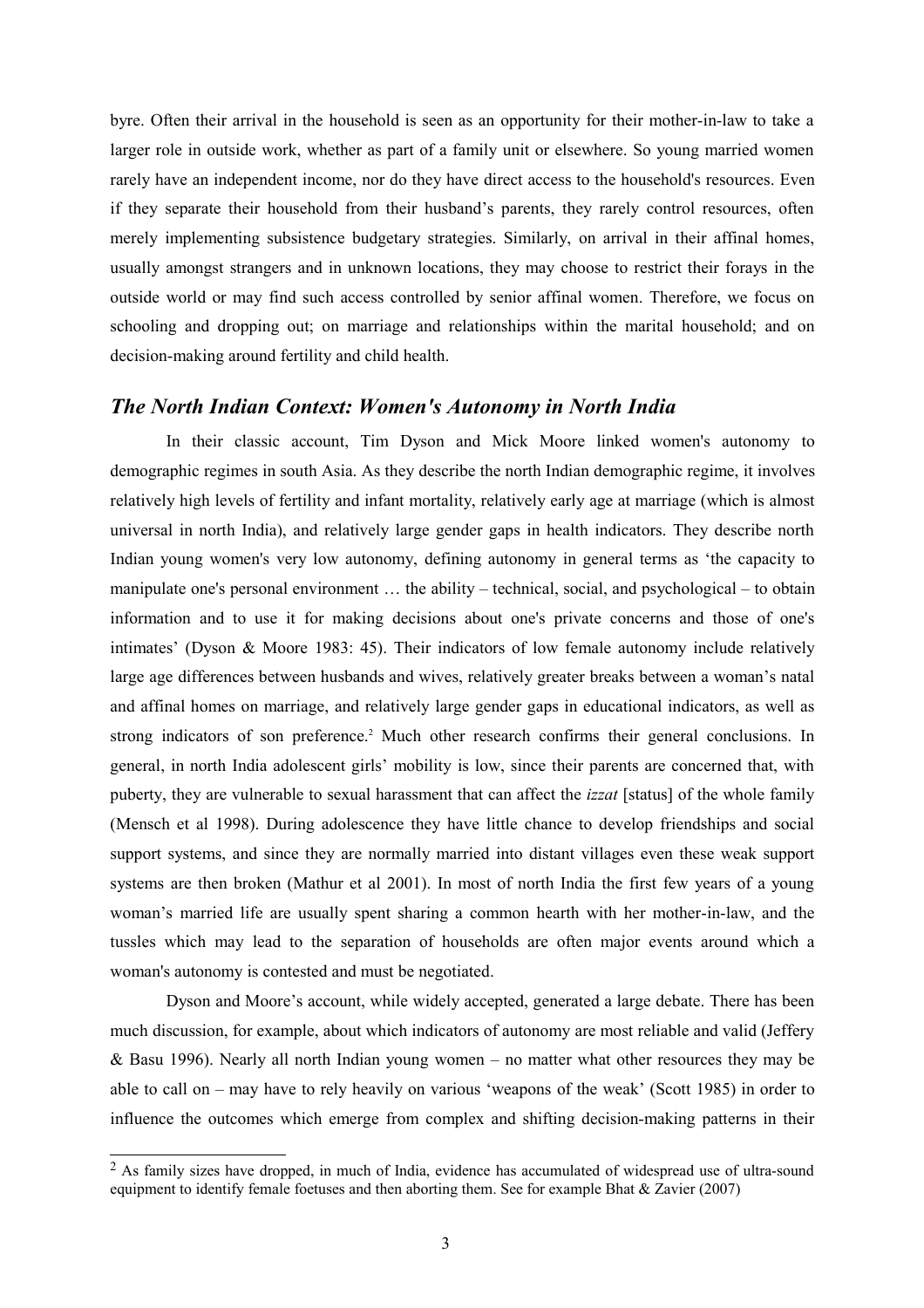affinal and natal households. Furthermore, much has changed in north India since Dyson and Moore's account was written. In addition to the cumulative impact of family planning programmes (which have made contraception an issue that can be discussed publicly) and changes in consumption patterns (with the rise of mobile phones, and a great extension of mass media into rural and poor urban areas, for example) there have also been major attempts to raise school enrolment levels and to reduce gender disparities. To what extent have these changed the conditions of young married women in general, and how has schooling affected these processes? And can we move beyond crude indicators – such as asking 'who made'' a particular decision, or whether a woman participates in some general sense – to help us grasp the subtleties involved?

## *Sample Selection and Research Design*

The material we use for this paper comes from research carried out by CORD (Collaborative Research and Dissemination) as part of the Research Consortium on Educational Outcomes for the Poor [RECOUP]. The overall project entails a four-country comparison, involving Ghana, India, Kenya, and Pakistan. We report here only on the research in India. Within the component on human and social outcomes is a sub-project on the impact of schooling on health and fertility behaviour. Using both a household survey (not yet carried out in India) and qualitative research, we hope to be able to tease out some of the ways in which schooling contributes to changes in child health behaviour as well as fertility decision-making. Here we report on only the qualitative research.

The research design for this part of RECOUP's work involves four community-based sites, selected from two of India's poorer states, Madhya Pradesh [MP] and Rajasthan. The selected districts are Dewas (in MP) and Alwar (Rajasthan). As Table 2 shows, while neither of the districts count as among the most backward or deprived in India, on many socio-economic and schooling indicators they are below the Indian (and sometimes State) averages. The sites chosen were in districts where poor populations had some schooling available over the past 15 years or so.

In each district we have selected a rural and an urban community (hereinafter referred to as rural and urban Dewas, rural and urban Alwar). Basic information about the sites is provided in Table 3. We tried to select sites where known education NGOs had been working, but none of their field areas was suitable. In each of the four communities, we used a household census to collect baseline data on household structures, schooling experiences, migration, ownership of a range of consumer goods, landholding and farm animals, and work patterns. Visits have also been made to community leaders and to local representatives of government programmes. Further qualitative studies (involving, where possible, different households each time) will be carried out in the same communities over the next two years, allowing us to build up more detailed contextual information on community issues.

As can be seen from Table 4, half the women aged 20-29 in these communities have had no schooling, or not enough to embed literacy and numeracy skills. Twenty per cent have had 8 or fewer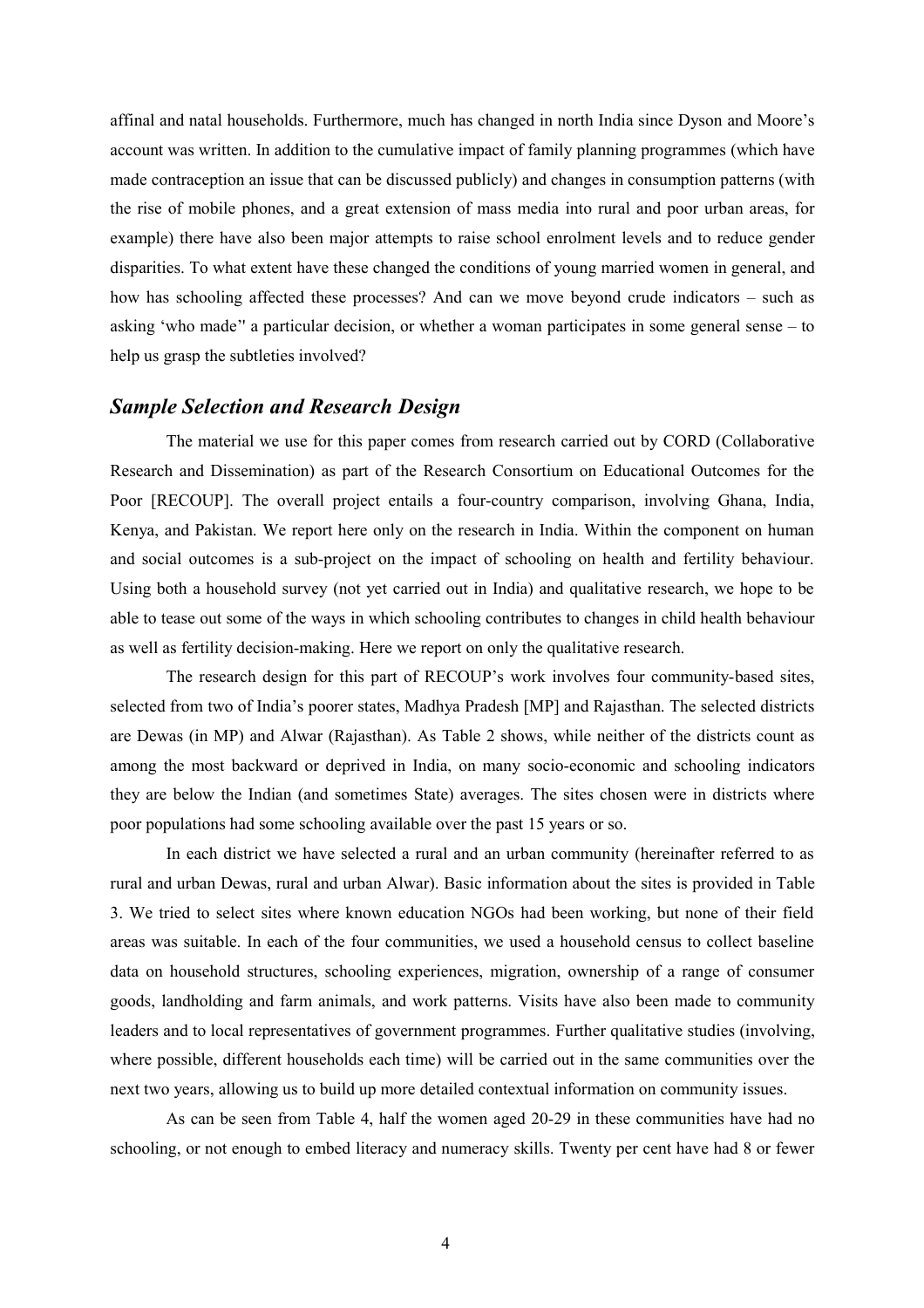years of schooling, and only [3](#page-4-0)0 per cent have had more than 8 years of schooling.<sup>3</sup> Each site has households in a range of status group and socio-economic situations, with some (in local terms) relatively well off, and these differences map quite closely onto schooling outcomes. In much of India, people from Scheduled Castes [SC] and Scheduled Tribes [ST] (so-called because they are listed in a Schedule of the Indian Constitution as in need of special protection because they have suffered from historical discrimination) are almost always at the bottom of the socio-economic hierarchy as well. Muslims are similarly found mostly in the lower social classes. The 'Other' group includes higher caste Hindus. 'Other Backward Classes' are a mixed set, sometimes almost as badly off as the SC/ST categories, but elsewhere they may be dominant castes.

In order to narrow the variability within the sample, and to focus on groups that are relatively excluded within Indian society, we selected women to interview only from the SC/ST groups and from the OBC category (in rural Dewas). For this sub-theme we wanted to talk to women for whom issues of fertility and child health were current or recent concerns, and so we selected from women aged 20-29 with at least one child under the age of 6. Within this group we selected women with the most schooling (usually at least 8 years) and also sampled from among the women with little or no schooling, in order that any differences according to schooling would show up as clearly as possible[.](#page-4-1)<sup>4</sup> For the basic sample characteristics, see Table 5.

In this paper we provide initial analysis of these 61 partial life histories derived from semistructured interviews conducted by researchers who are themselves women (mostly in their 20s and early 30s), from urban backgrounds and with university-level education. All the interviews were conducted in Hindi; detailed notes were taken at the time and a full account of the interview was then written in English within 48 hours of the interview taking place. The interviews allowed the respondents to talk about their natal home as well as conditions in their affinal home and community, thus providing us with actors' voices and perceptions of some of the pathways by which schooling might impact on health and fertility behaviour. We talked to each woman about decision-making with respect to fertility, where and how they gave birth, and child health and illness. Not all the interviews were one-to-one. The concept of a 'private space' where such an activity can take place is unfamiliar in villages and poor urban areas, where space is anyway at a premium. Furthermore, young women in joint households rarely have the right to meet people on their own. Thus the concept of 'private' usually includes family members and visitors to the household: visiting a household means visiting the whole family. However, many interviews were eventually or in part one-to-one because the woman's mother-in-law was sometimes absent, or others were too busy or too bored to stay for long. On the other hand, several of our interviews were cut short when other people (neighbours and relatives)

<span id="page-4-0"></span> $3$  Because women move to a new settlement on marriage, these figures are not affected by the availability or accessibility of schooling within our four communities – except indirectly, in that men usually are married to women with less schooling than they have themselves.

<span id="page-4-1"></span><sup>&</sup>lt;sup>4</sup> We combine women with fewer than 5 years of schooling with those with no schooling. Evidence from Pratham (2007) and others suggests that fewer than 5 years of schooling provides little or no likelihood of literacy or numeracy skills that might remain until adulthood.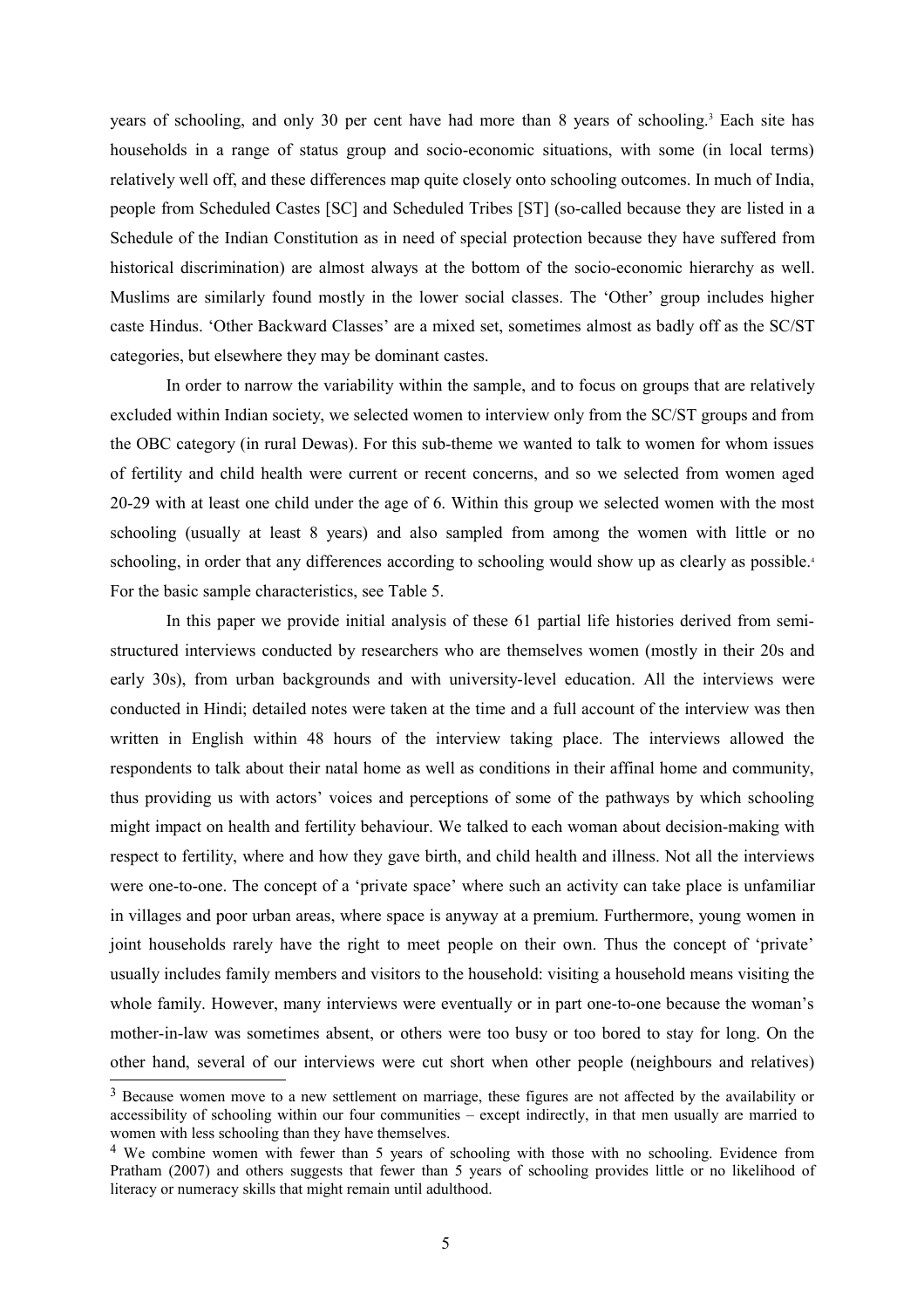joined in and were unwilling to move away, and some mothers-in-law prevented women from being interviewed at all.

In considering the ways in which schooling experiences play into the lives of young married women we will focus on two sub-groups from our sample: the 16 women with very little schooling experience; and the 13 women with class 10 or more.<sup>[5](#page-5-0)</sup>

## *Decisions About Schooling*

Very often when girls stop going to school, especially in rural Dewas and Alwar, their marriage is arranged very quickly. The obverse is also the case: if a girl's marriage is arranged, she will probably be withdrawn from school. Girls have some limited agency here: if they decide to stop going to school, there seems to be little that parents do to compel them to continue. But the reverse is not the case: on several occasions, girls talked about being withdrawn from school abruptly, against their wishes, because their elders had decided that it was time they were married. But for women who form the least educated of our sample, these concerns were irrelevant because they never established a school-going pattern.

### *Women with little or no schooling*

When these young women were growing up, girls' schooling had not become the norm which it is today. Those women with the least schooling experiences came, not surprisingly, from households at the poorer end of the continuum. Although they were not starving and homeless, they were usually more vulnerable and poorer than the rest of the sample. Many young women in this category had cooked and cleaned to enable brothers to continue with schooling if there was a crisis like the death of a parent. Some had begun going out for wage labour as well. In a few cases families were not very poor but yet had deprived a daughter of schooling in order to meet kinship obligations, sending her off to look after an uncle's baby for some crucial years of her life, for example. In a few other instances, there was no school in the village.

For these girls, notably, there was a clear expectation that they would work for the natal home in all kinds of household work, including cattle grazing and even wage labour when needed. The eldest girl in a sibling set is most likely to be sacrificed to household work: younger siblings are more educated. This also partly reflects the rising availability of schooling opportunities in poor communities recently. But even so, younger girls are not enrolled in school as quickly as are their brothers.

### *The most educated women*

By contrast, the women with 10 or more years of schooling came from natal homes that are relatively privileged despite the class and caste handicaps they shared with the rest of the sample. These homes show some degree of economic stability. Girls have not been withdrawn from school

<span id="page-5-0"></span> $<sup>5</sup>$  All quotes from informants (who have been given pseudonyms) are translations by research staff.</sup>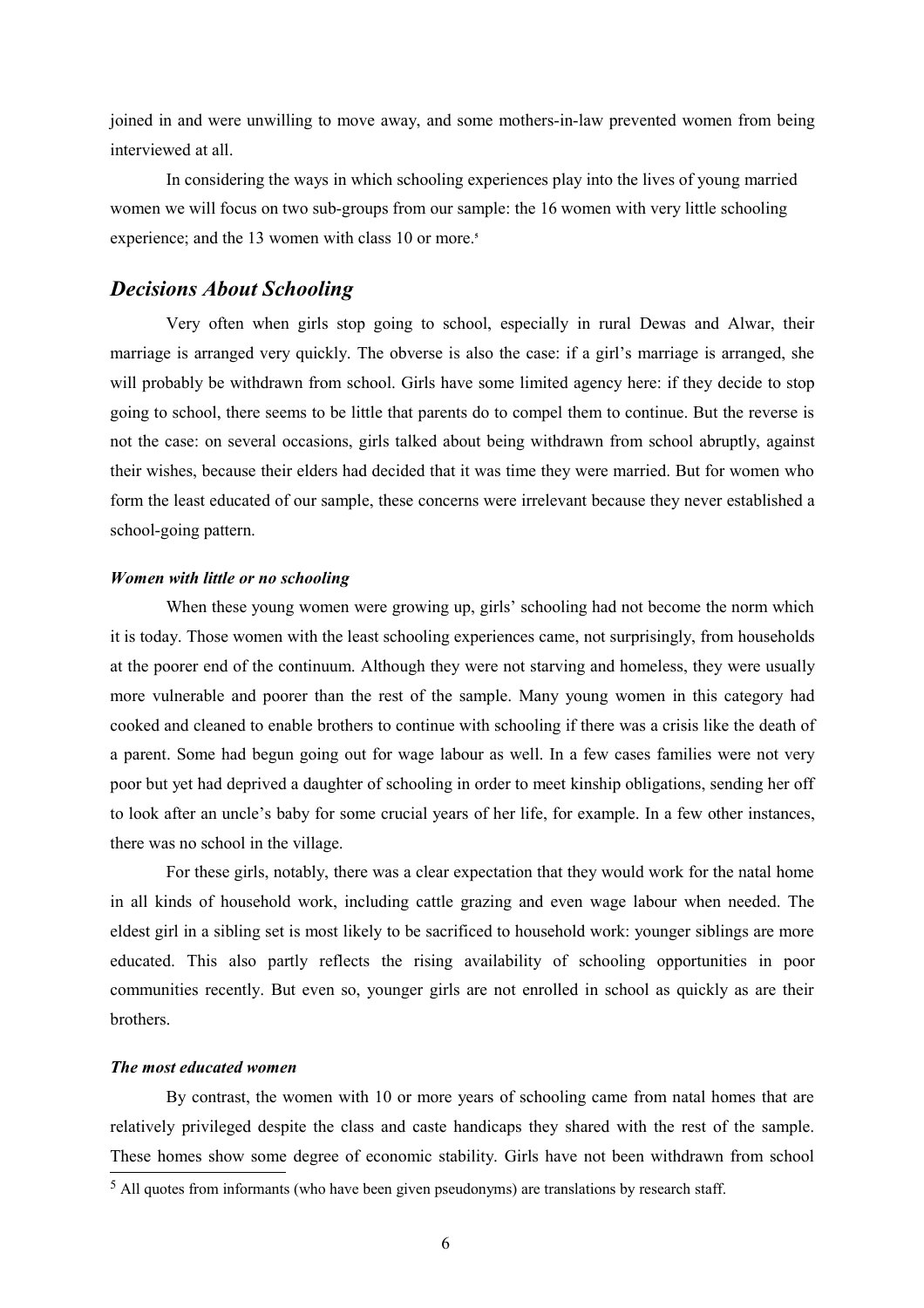because expenses could not longer be met. Again, family resources appear to have been enough to meet schooling expenses for boys and girls alike. Several parents have tried to equip their daughters with some further education – to go on with college or take up a course. In Alwar, for example, Rashmi was sent to learn tailoring, Ramkanya to continue her college and Rekha to do a formal sewing course with diploma and certificate. Both Rashmi and Ramkanya were allowed to stay in rented rooms in the city during this process – a step very common for boys but almost unheard of so far for girls from poor communities.

The educated women seemed to be much more articulate in comparison to the ones who had not had so many years of schooling. This came out best when they talked about their memories of schooling. In the process we can see the exposure, the opportunities for participation in different cultural activities and in sports. The women were happy to share their recollections if they had been good students. They generally came across as confident young women. For example, Renuka of urban Dewas said:

Our Sanskrit teacher, he was very good and appreciated me always. Actually he was our neighbour. We were on family terms. In spite of all he always appreciated me for my studies. He said that I was very intelligent. He was like a good friend. Many a times, I got *inām* (reward) for singing, or for my performance in *kabāddī*. I had taught 40 women under the adult education programme. I was given *inām* in Sahjahapur for that and a certificate.

SB: Did you get any reward for your studies?

Renuka: I had passed my 10th with 1st division and third place in school. We were given a shield which is in the school.

Similarly, we asked Rekha of rural Dewas about some of her activities in school:

I was good at sports. I used to play *kabāddī*. I had been selected even out of school. I had my father's mother at home. She was of the old generation. She did not allow me to go. … I was good at history, Hindi and English. I participated in the literacy campaign in school, acted in plays, gave speeches, enlightened people…till class 8 my attention was more in these activities than in studies…then when I grew up then I was not allowed any more.

## *Decisions Around Marriage*

In rural and urban North India, virtually all women are married in their mid to late teens. Despite the legal minimum being set at 18, in India as a whole, about 45 per cent of women aged 20-24 in 2005-06 reported that they had been married under the age of 18; in Madhya Pradesh and Rajasthan, the NFHS reports over 50 per cent in this category (Government of India 2007) (see Table 2). Women were often uncertain of their birth dates and ages, and families often register a child at school with a younger age than their real one. But there is quite widespread general knowledge about the legal minimum age at marriage, and some women may have given a higher age with that in mind. We can thus assume that these estimates are unlikely to be very accurate.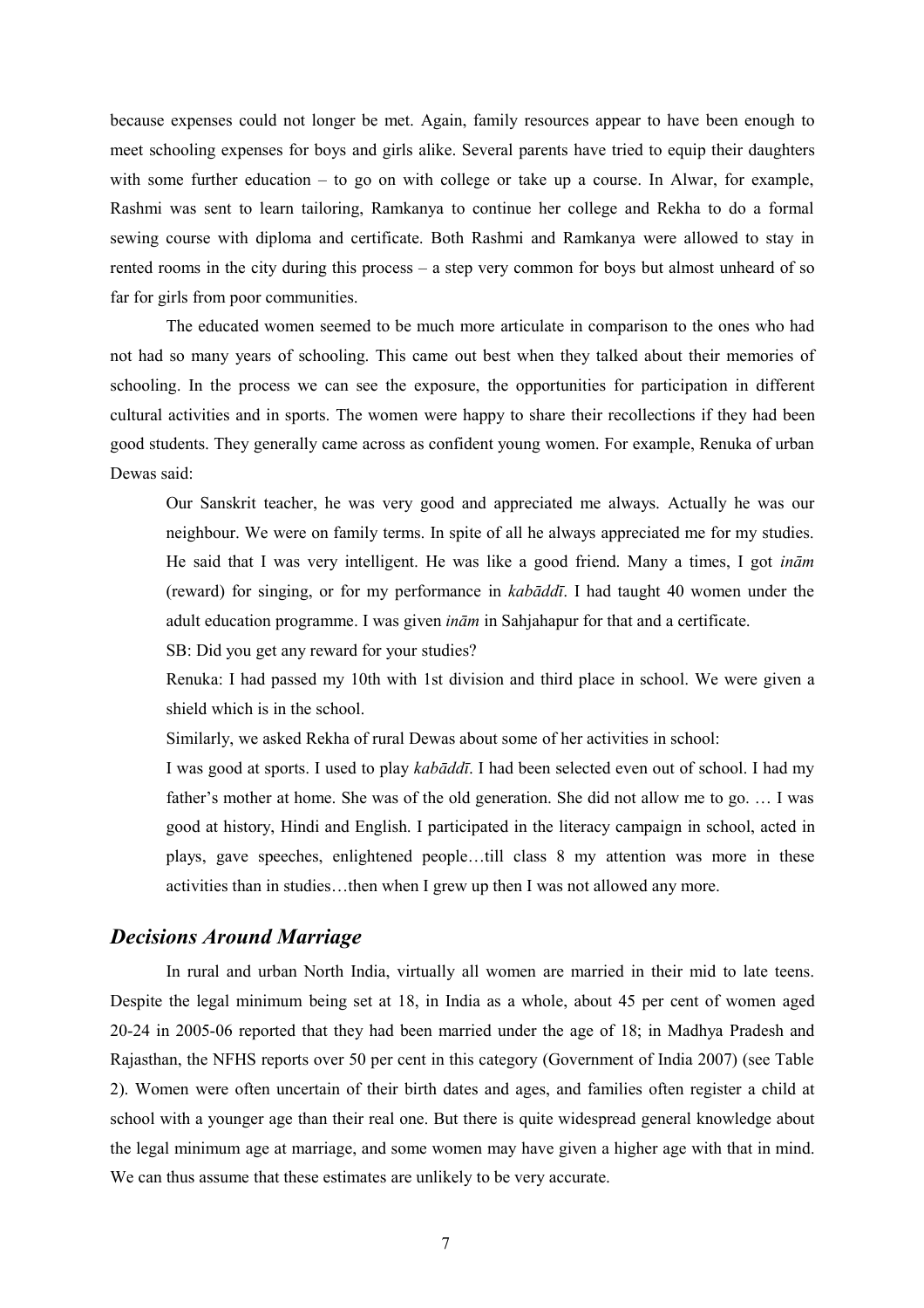In general, women cannot choose not to marry, barring a few in very exceptional circumstances. The only unmarried women over the age of 21 are either very highly educated or are for some reason seen as not suitable for marriage (by virtue of a disability, for example). Being married is an important watershed in a woman's life. In local perceptions she ceases to be a girl and becomes a woman, normally shifting to her husband's place of residence to live out her adult roles and responsibilities. Crucially, motherhood is expected to result fairly quickly from the sexual relationship with her husband: a woman who is not pregnant within two years or so after marriage will be under increasing pressure to get medical or other advice for what is seen as 'her' problem. The transitions to marriage and then motherhood are important not only in local terms, because the issues surrounding women's sexuality and fertility – especially women's ability to take some control over them – have been central to feminist and other theorizing of transitions. It seems plausible (though not inevitable) that women who could influence these decisions would also exercise more control over aspects of their subsequent lives than women who had no say over their marital destiny.

#### *Women with little or no schooling*

In rural Dewas and Alwar there is a general discourse that girls cannot influence whether or not they get married, when their marriage takes place, nor to whom they will be married. In our four communities, it is still almost unknown for a boy and girl to meet and talk to each other, even in the presence of others, before elders decide on a marriage. Generally, it is felt to be unseemly for a girl to raise objections about the boy whom her parents have selected. When the new bride arrives in her affinal home there is no preset positive equation with her husband. Our unschooled respondents had followed this pattern. However, there was a perception even among them that things were changing – in towns, for example, or if girls were educated, and that other girls had the opportunity to meet (or, more likely, to see) the man they were to marry beforehand:

If a mother-father arranges it, then what can be done? If I was educated then I would have said that I will not marry now … I was illiterate … wherever mother-father says I should marry, there would be fine*.*

(Santosh, Rural Dewas, 1-2 years of schooling, married at age 16)

Similarly, the fact that dowry is given is taken for granted. But even these uneducated women felt it is wrong and foolish to give into demands made by the boy's side. What the girl's parents gave the girl should be a token of affection, women said, their *dharma* (religious duty) and a way of ensuring respect for their daughter in her affinal home. Parents should—and did—give according to their capacity, felt our respondents. Many were a little abashed by the smallness of their dowry 'just a few vessels', they said, because they were poor. There is even a feeling of delicacy and support for the parents, who are seen to give what they can. Few young women reported choosing items for the dowry, because most young brides are too embarrassed to be involved. Parents often feel very strongly that their daughter's silence is a sign of her good upbringing and faith in their judgement. More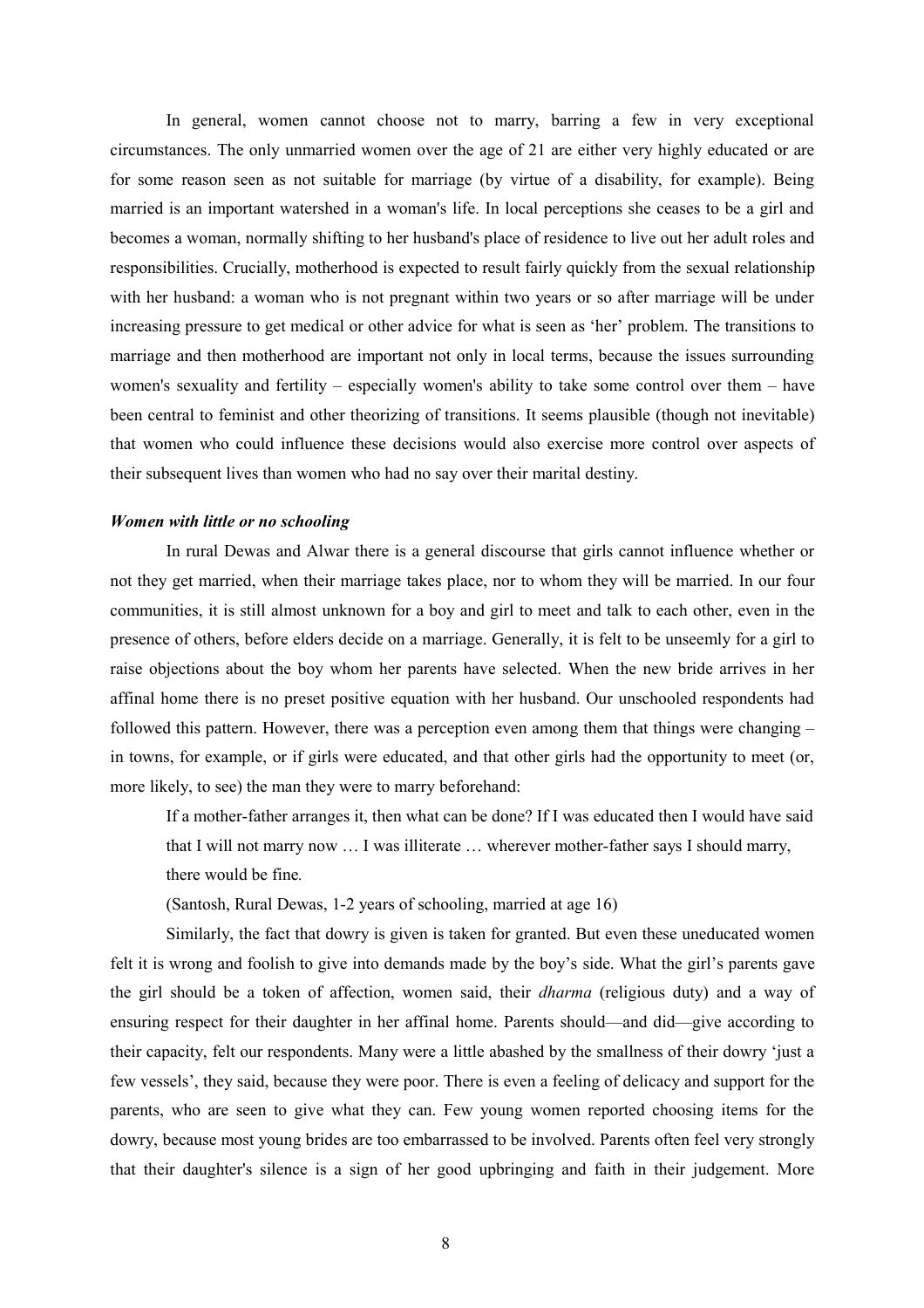generally, a girl may fear that her reputation would be so badly affected by any mistake she makes during the marriage arrangements that she might end up in an even worse state.

### *The most educated women*

Here it seems that 10 or more years of schooling is needed to make a difference to a young woman's ability to have some kind of say in the timing of her marriage and her partner. For example, one woman with 9 years of schooling said she was afraid of the shame and embarrassment she would feel (or be made to feel) if she took a direct interest in such an explicitly sexual matter. We asked her if she felt ready for marriage when her wedding was arranged:

What do you mean, ready? In villages mother-father do not ask. And one feels so shy that one cannot tell anything in front of the parents.)

(Kripa, Rural Dewas,  $9<sup>th</sup>$  class, married at 15)

Many of the most educated respondents had confidence and the capacity for negotiation, in their natal and affinal homes alike. Rashmi in urban Dewas was our most educated respondent. A graduate, she had married at 24 – very old by the standards of our sample. She had chosen her husband carefully, rejecting proposals if she did not like them or their parents. "Many proposals came … I refused, I didn't like them either in appearance or their parents, or I didn't like talking to them."

Similarly, Maya of rural Alwar told us, before we asked her anything about how her marriage was arranged, that she had met her husband before they were married.

I did see the boy. We met face to face in Alwar. Both of us were asked for our opinions before the marriage. I had told my mother that I'll not just see the photo but meet him as well. From the photo one can only see the face but after meeting one can find out the nature. Even my grannie [father's mother] said that both of us should meet. She is of the old generation but still knows that if the children do not like then there could be problems created.

Rekha of rural Dewas was in between the two modes. In this case, the young man came and they talked but then left the choice to her parents:

He had come with his friend. I saw. I talked too. He said that if you don't like then speak out, if you like speak out even then. But I didn't say anything. Whatever parents do should be correct.

Some of the most educated women in our sample had been especially selected by the young men whom they married. This in itself is unusual. But here we have 'love marriages', often in typically Indian terms and would expect it to affect the intra-household relationships in these households. In particular, it could be expected to change the balance between the older woman – the husband's mother, and the young daughter-in-law.

Only in one case, that of Rashmi, do we have a classic romantic liaison in which the girl married a young man of a vastly lower caste and class and also with a visible impairment. The affinal family was both poor and uneducated although the boy in question could be called a success story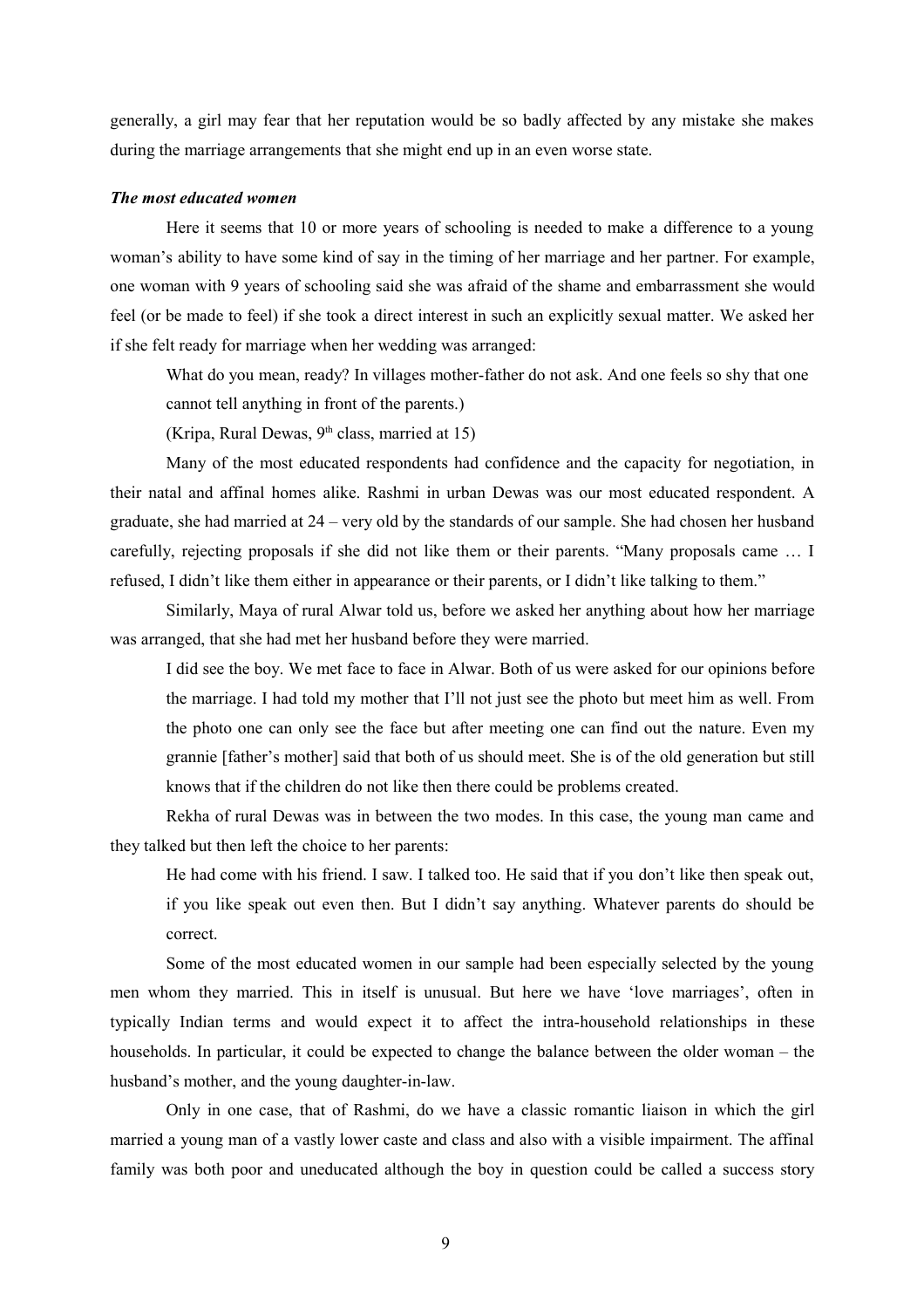because he was economically independent. The outraged girl's natal family unsuccessfully took the boy to court but the court upheld the marriage. In four other cases the families played a large part in the story. For young Ramkanya and her sister — who had been sent to town for schooling and were lodging with the family in question — the boy's mother contacted the natal family to explain the growing relationship between them and her two sons and both families were pleased. Similarly, in three other cases the boy in question declared that he would marry none other but this girl. He was supported by the girl's relatives. In one case they met several times before marriage but always accompanied by the girl's mother.

Renuka of urban Alwar imposed an unusual condition to be met by the boy's home – that it should have a toilet and a bathroom. She found the lack of privacy for these daily needs an impossible and unpleasant experience. In her dowry she asked for a gas stove – she did not want to be bent over a smoky cooker in her affinal home. Several other respondents participated in choosing their clothes and jewellery and other items.

Attitudes to dowry differ little between the two groups. A few respondents said that the custom of dowry was evil. But they seemed to be repeating messages from school rather than believing in them. Respondents — schooled and unschooled alike — generally felt that it was not their own education which dictated the dowry, it was the boy's status and qualifications. In practice, the somewhat better off families in this group often included consumer goods like a TV and a fridge along with the kitchen items and furniture for the girl's new home. In fact, the one spirited oration against dowry came from one of the older, illiterate respondents — who revealed that she got information about dowry deaths from the television:

If you want your daughter happy then stop taking and giving dowry. Dowry makes money dear and not the person. So many people kill girls or send them back to their [natal] homes. Daughters will stay happy only when there will be such a law that will culminate the give and take of dowry. There are such people also who cannot even afford one pair of clothes for their daughter. The law should be one for both rich and poor. The poor thinks (wishes) a lot but cannot do much.

### *Negotiating the Terms of Joint Residence*

In north India, most rural (and many urban) marriages are expected to be followed by a period – sometimes lasting for many years – when the new couple co-habit with the husband's parents. While the young couple are co-resident in this way, the husband's mother is usually the most significant member of the new household for the younger woman. They spend many hours together in the house, and develop a division of labour; and the older woman may spend much time educating her daughterin-law in the specific living patterns of her affinal kin (whether in cooking styles, the observance of religious ceremonies, or in dress habits). In such a context it is usually expected that the older woman will be consulted on all major life events, whether these be how to treat children's illnesses, where and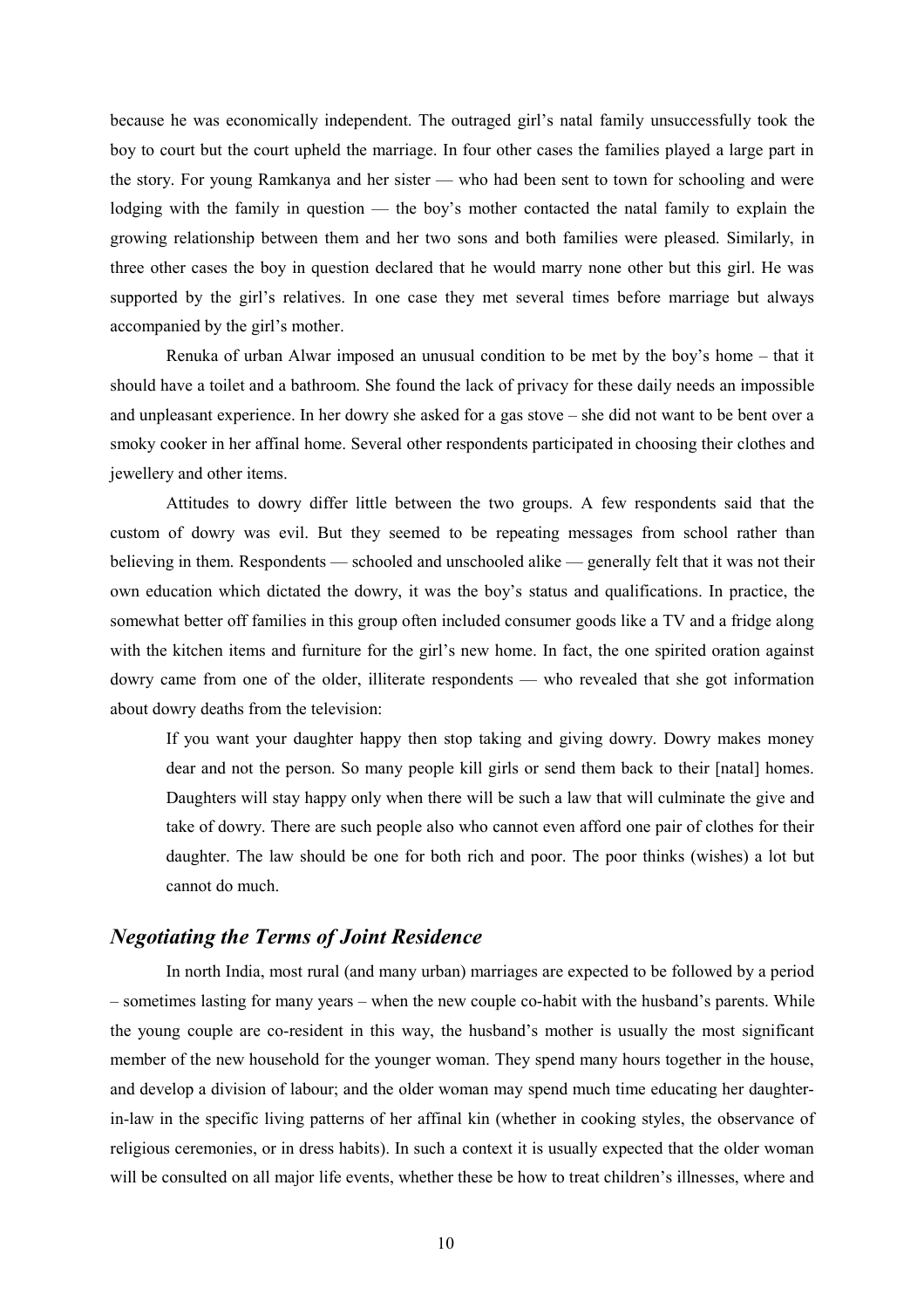how the younger woman will give birth, and fertility related decisions. If the young couple reside separately from the husband's parents, such expectations are less strongly felt: indeed, if there has been a separation of households, the proximate cause may well have been a wish on the part of the younger woman to gain more control over her own daily life. But of course, the older woman was once herself a daughter-in-law, though she rarely seems to reflect on her past responses to her own mother-in-law in a similar situation. How do these patterns play out for the women in our sample?

### *Women with little or no schooling*

Most young women with little or no schooling had entered their affinal homes by their early teens (though in some castes they had been married two to three years earlier but had not begun cohabiting immediately). They were thus deeply in tune with the system having, as it were, been born into it. It was their work to look after everything in the house. In the two rural sites many poor young married women went out for wage labour in the fields. They understood their role in the affinal home very clearly and voiced it with disarming bluntness. As one said, 'My *sās* (mother-in-law) also is greedy for me to look after all the work. Today too she was saying, "you, Kamla, you must do a lot of work!" This particular respondent went out to work as a labourer and came back and cooked and cleaned and looked after the children. Notwithstanding her very poor health she continued with this on a regular basis. Similarly, another respondent in the same place said, 'My mother-in-law's only interest is that she gets her food.'

These women are aware that the household work will not be possible without them. And if they are doing wage labour then they have an additional tension in earning this money with their own hard work but not being able to control how it is spent. But they seem to find great difficulty in translating this potential power into substantive control over other aspects of their lives. For example, a key issue of dispute for young women is how often they are able to visit their natal homes (Jeffery & Jeffery 1988). When asked how often they visited their natal home they answered that they were completely dependent on the goodwill of their in-laws for this privilege. They cannot choose to go on their own; they have to be sent by their in-laws: 'They [her in-laws] just do not send' complained one. In this case she had not visited her parents for three years. Her case was extreme. Another said 'If they send then I can go. But they do not permit. They will send me for meeting but not for staying there for any time.' Those living in nuclear households and those in the urban Dewas sample had greater mobility than the others.

These young wives are also carefully insulated from monetary transactions. All provisions for the house are brought by the elders. In rare cases, the money is in their hands but even then they have to ask permission for spending even small amounts. Their clothes are bought by others, chiefly their in-laws or their husband. Even when the woman is going out for wage labour, as happens in the two rural sites, it does not give her control over financial resources or more respect and status in the household. The money goes to others in the family – to the husband's mother or to the husband.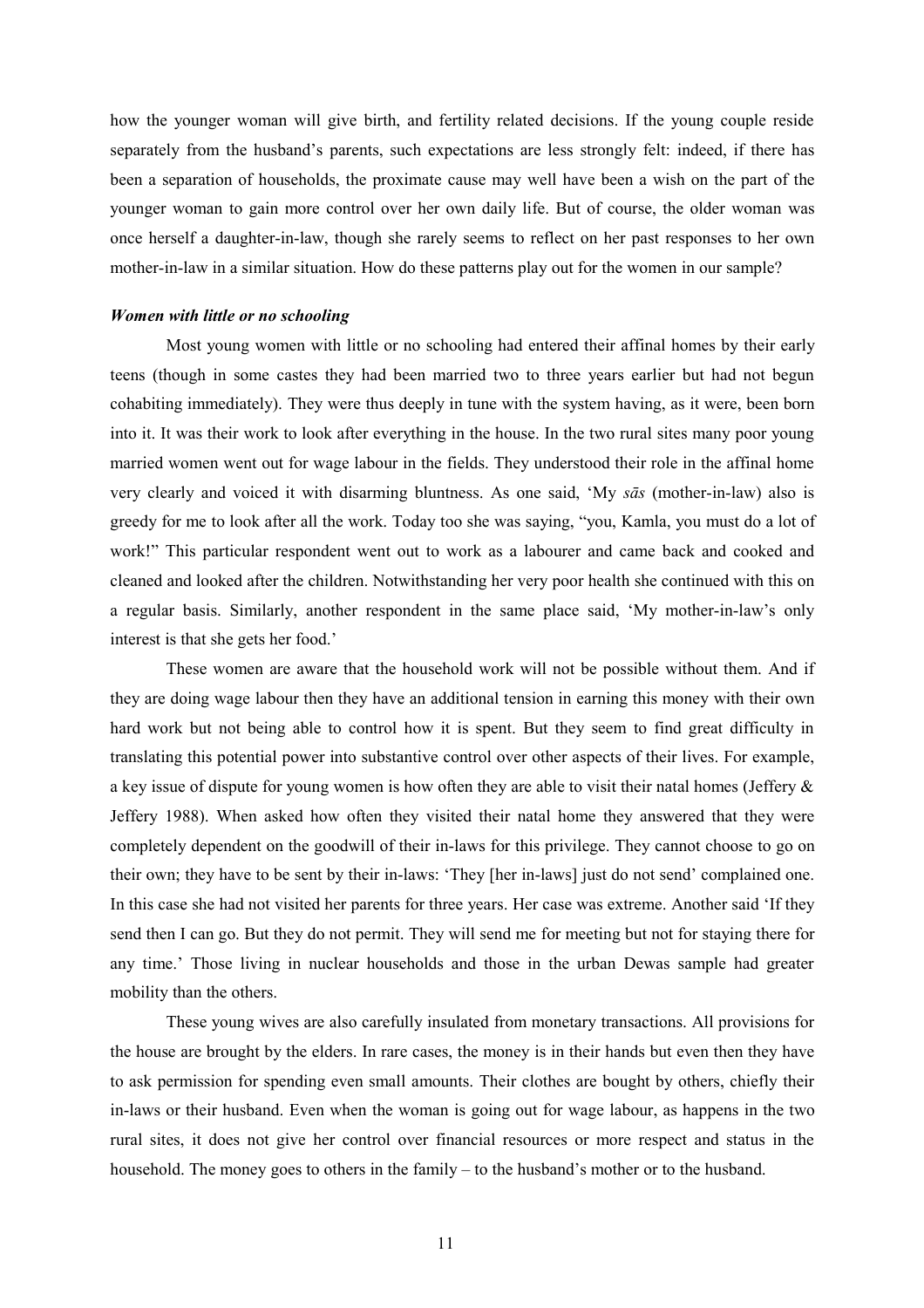On the whole, then, these women seemed to accept the domination of their mother-in-law and the husband. Even if the situation was uncomfortable the husband's family especially the parents-inlaw were their '*zimmedāri'* i.e. responsibility. When we asked about what the mother-in-law found to praise in them, we received mixed responses. The presence or absence of the mother-in-law obviously had an effect on the answers we received; sometimes the young woman found the question difficult to answer even in the absence of her mother-in-law. The relationship between a mother-in-law and a new entrant into her house is always likely to be tense, especially when the older woman tries to lay down the rules with little scope for negotiation. Laxmi, from urban Dewas felt there was no question of praise from a mother-in-law for her son's wife, and that their relationship is always conflictual: "What will a mother-in-law praise, it goes on for a mother-in-law and a daughter-in-law". Durga of rural Alwar agreed: with a note of satire she leant forward with a gibe.

Does anybody say it's good? Is there ever a word of praise? If the daughter-in-law does something there is criticism, and if she does not do it there is still criticism!

The husband did take decisions to move or not to move away from his parents but the women were not involved, at least openly. Few of these women were living in nuclear households, where the wife finds herself able to voice her own anxieties or concerns more easily.

### *The most educated women*

The affinal home is generally a highly constricted space for the young bride whether educated or uneducated, and even the most educated young women seem to be well aware of what they face. The confidence built during their formative years, seemed to have given them greater power of negotiation in their affinal homes in different aspects at different points of time. It is interesting to see the boundaries being drawn and redrawn in the process of these women settling down in their affinal households. The husband's parents, the husband himself and the young woman all play their parts. In general, the husband and occasionally his father are educated at least till class 10, and the mothers-inlaw are illiterate but seem well able to cope with the stresses posed by the arrival of a more educated daughter-in-law.

Only in Rashmi's case is there outright rejection of many norms of life in a small urban slum. One factor is her reaction to joint living arrangements: 'I do not like living with other people.' This is revolutionary because it is so clear and straightforward. Generally, young women are quick to disclaim responsibility for any split in the family or the division of a joint household into nuclear units. Often even after such a split the husband's mother plays a major role in all major decisions. But Rashmi discusses nothing with her mother-in-law, and the finances of the couple are held jointly (Rashmi and her husband run their own small enterprise), both having equal access to funds. Generally, a young woman has no direct control over money, but she may regard her husband's earnings as joint and available for her to spend. When asked if she had received any support for hospital expenses from her parents-in-law's family Rashmi said: 'Why will they give me anything? He [her husband] will earn, I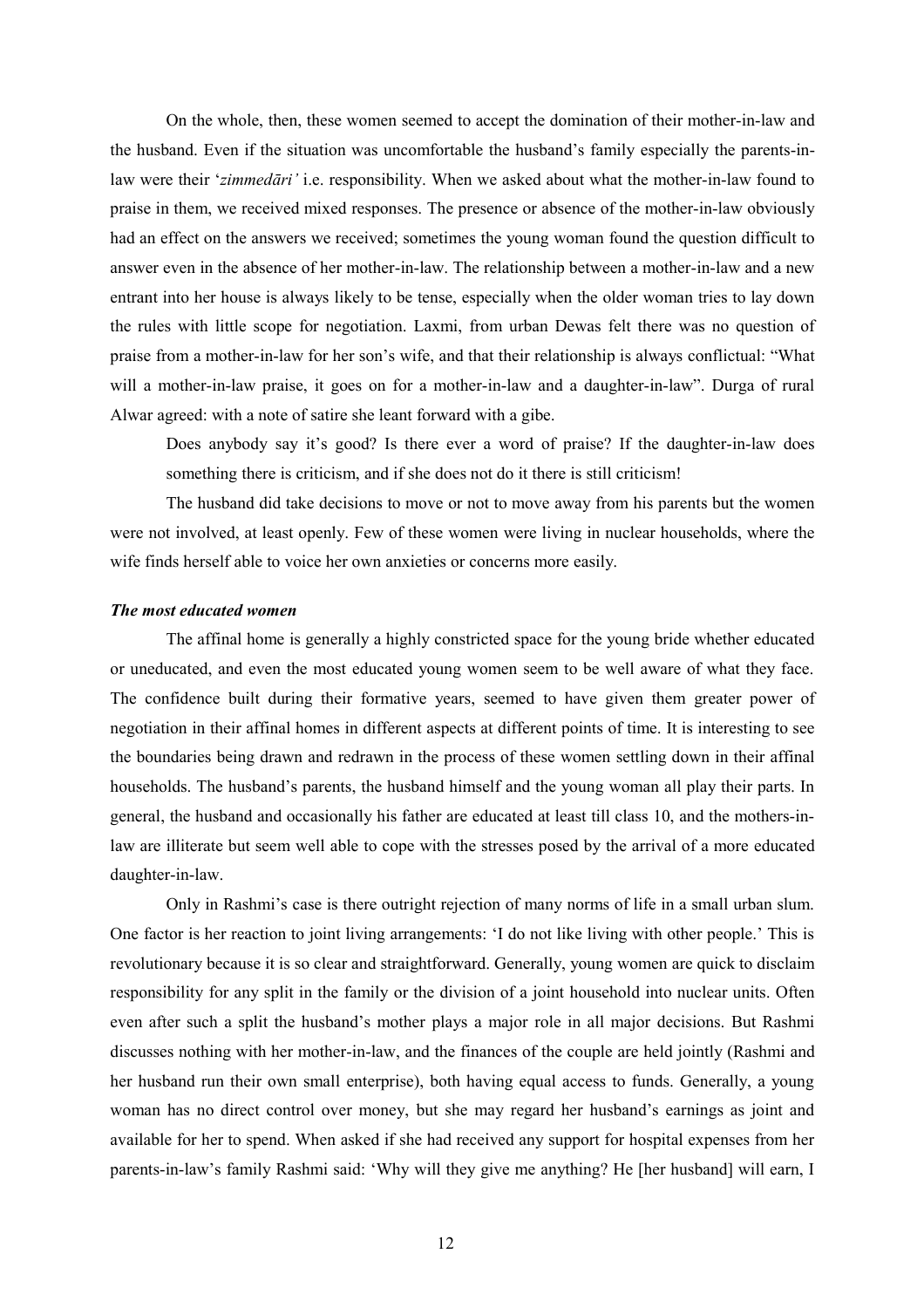will spend.' And yet Rashmi is on amicable terms with her husband's sisters and his brother's wives and she considers them her friends. She is also consulted, she says, when there is a need for numeracy and literacy tasks, as she is the most educated member of the family.

A major difference between these women and those with least schooling is the husband's role. Most of these women describe his word as being 'law' and in this they do not differ from their less schooled contemporaries. Even Rashmi claims that she asks for permission before doing any thing. Pavitra's in-laws did not mind if she continued with education, but her husband objected, and she did not continue.

But at the same time the husband-wife relationship seemed different in subtle ways. They went to the markets together, they appeared to talk more often – about fertility matters, for example or when the wife was upset about something in the house. This was especially, but not exclusively, so in the case of those who had had 'love marriages'. Husbands often came across as caring, responsible and friendly. Rekha looks forward to her husband coming home so that he can help her with the children or they can watch a movie together. Renuka's husband was carrying her up and down the stairs – even coming home in the middle of the day to do so – as she had a broken leg at the time of our visit, and the bathroom was downstairs. Generally, the young daughter-in-law has to ask for money for the most minor of tasks like making a phone call – and also find someone to accompany her. But some of these young men give their wives large sums of money so they can carry out important tasks. Rekha, with two very small children, had Rs 1-2,000 in hand so she can take the children to the doctor if necessary. She can roam Alwar freely on her own. Her husband has no objection. Pavitra's husband also tries to make her more independent: '*Kis bāt ka dar hai. Padī likhī* hai.' (What are you frightened of? You are educated.) He has coaxed her to start going to the children's school, and to negotiate their tuition arrangements.

It is the mother-in-law who is generally ever-present in and around the household, whereas the husband is there briefly. So these young women must negotiate their own space with her. Some of these young women – who in many cases roamed freely before getting married, even in one case riding a motor bike – are now willing to stay within the four walls and to allow others to do all the outside jobs for them. (In Rashmi's case, she and her husband work together and also live separately from his parents, so it is a different arrangement.)

Most mothers-in-law in joint families seem to be comfortably in control of their households, though some were rather dominating, sometimes unpleasantly so. Pavitra's mother-in-law behaves like the stereotype of popular Indian serials. She taunted her about her dowry, scolded her about her behaviour and about her way of cooking and so on. Pavitra felt all the restrictions keenly. She says her weapon is to exaggerate whatever her mother-in-law commands in retaliation. In other words, if her mother-in-law asks her to cover her forehead, she will cover her whole face. But she says that her mother-in-law has changed a lot.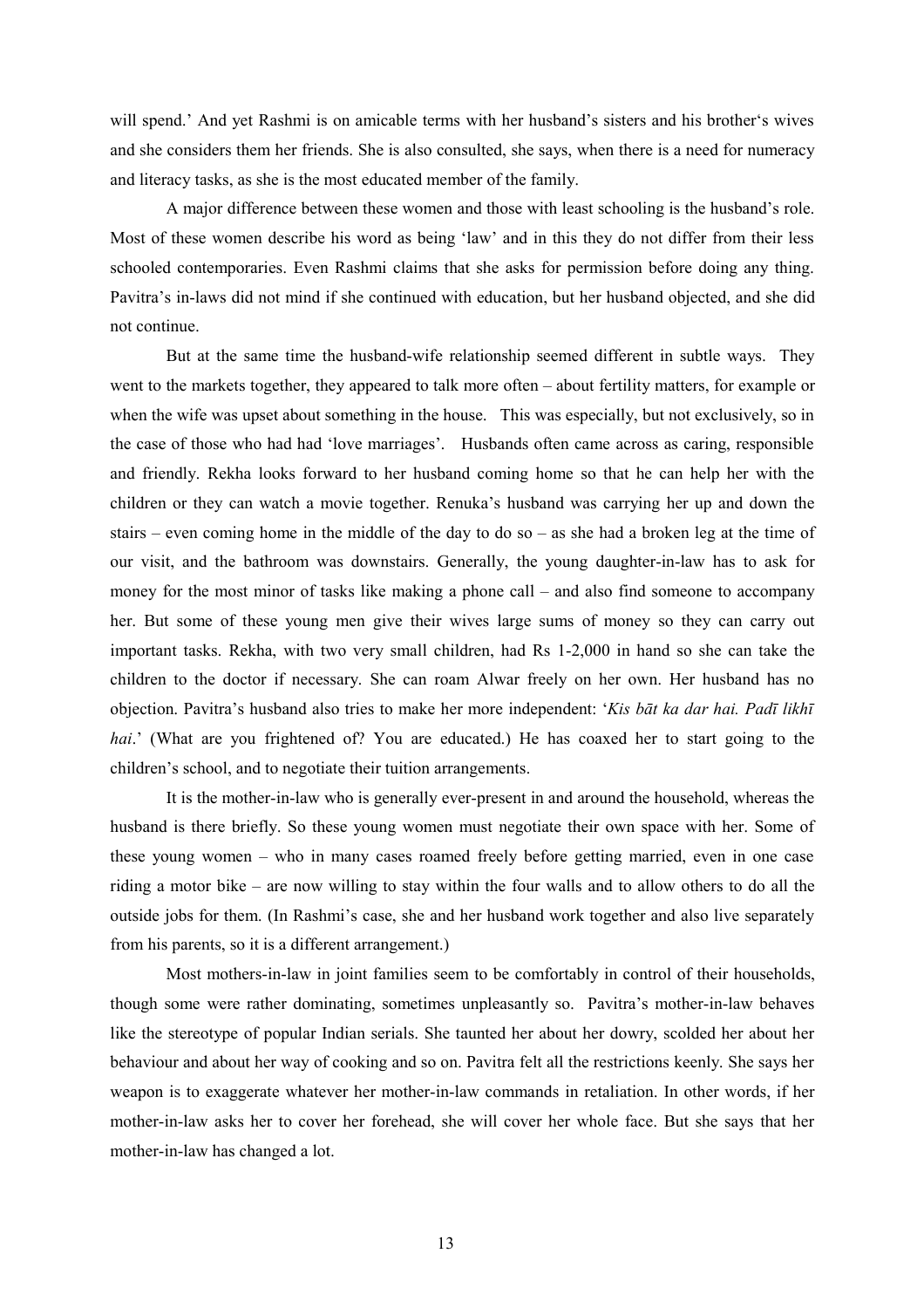Renuka's strategy also seems one of exaggeration, though she has turned it into the ideal daughter-in-law framework. The young wife is not supposed to go out alone. Renuka just never goes out. This fact emerges as an unusual one because Renuka fractured her ankle when she went down to clean the drain which had got blocked. It is repeated again and again in the course of the interview – she never goes out and the one time she did this accident happened. She is supposed to be immersed in cooking, cleaning and child rearing. She does just that. Now that her own children are in school she is looking after her husband's sister's daughter – around a year old. Within the house she retreats only into her own room and will not even visit this sister-in-law downstairs. It is not clear whether she has built her own world with this strategy. Renuka's children now want their mother where they always find her – in her room. Renuka's husband also retreats to their room when he returns and calls for things to be brought to him here.

Most mothers-in-law blend strictness and support. They are keen on well behaved daughtersin-law. They share in household chores, and are ready to share their experience (and to order their daughter-in-law about), but also take care of their daughter-in-law's health. In quite a few cases they seem to understand that the daughter-in-law's schooling has status value, and they are hopeful that it can bring future returns, Seema of urban Dewas told us that her mother-in-law was very proud of her because she can fetch a government job. The tensions between traditional roles and what schooling can offer emerge neatly in Ramkanya's case (urban Alwar). When researchers visited her home her mother-in-law was leaving for another city where she would take care of her elder daughter–in-law's four month old infant in order to let her concentrate on doing her B. Ed examinations. At the same time she would be leaving Ramkanya, her younger daughter-in-law, at home, and she parted giving worried instructions in a stern voice:

If you want to go then go only once dressed in a sari properly. There will be other daughtersin-law there. Maintain a *ghungat* [veil your face, i.e. observe a respectful demeanour]. Touch the feet of the elderly people. Otherwise stay at home

In many cases a close relationship with the husband's mother emerged in the narration of stories in this group. Two daughters-in-law (Pavitra and Ramkanya of urban Alwar) said that their mothers-in-law had 'changed' implying that they had been more difficult earlier. Somehow harmony appeared to have been achieved — a harmony that was less common in the homes of the women with little or no schooling.

## *Fertility Preferences and Decisions*

Fertility preferences have been changing increasingly rapidly in India. As several writers have noted, quantitative data suggest that there are now few differences in these preferences between women with different amounts of schooling. But the routes through which women and their husbands (or other significant contributors to fertility decision-making) have come to these preferences may still be different, with different implications for policy.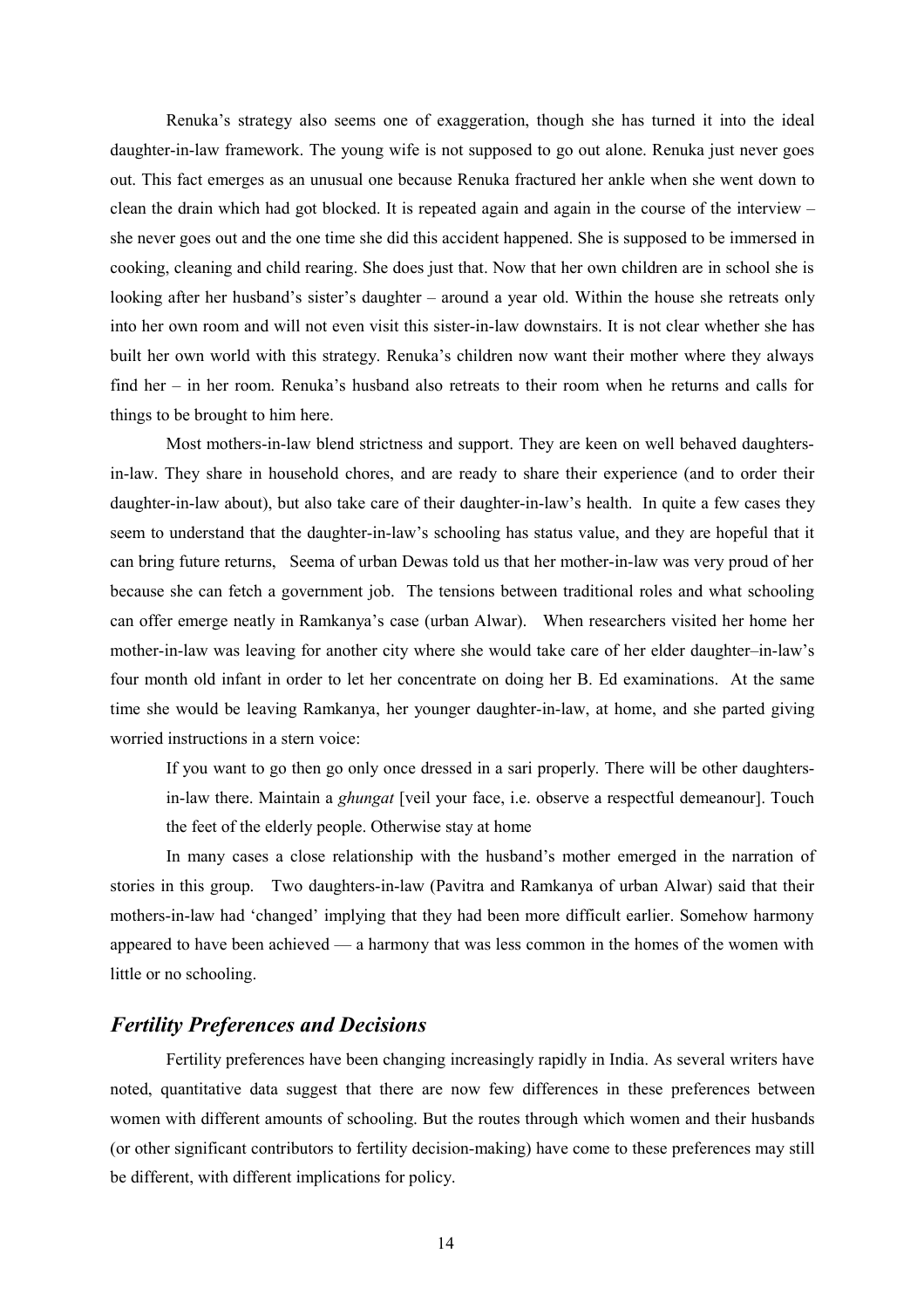Women wanting smaller families in all four sites should have plenty of information available about contraceptive pathways. The state family welfare programmes have been among the most direct ways in which the state has engaged with poor women for several decades. Our researchers were sometimes assumed to be family planning motivators, and were told that they did not need to talk to a particular young woman because she had already been sterilised.

#### *Women with little or no schooling*

In this sample it does not seem as though our young respondents have been exposed to many influences that might have affected their fertility preferences. While the data do not bring out all these factors clearly they do indicate the motivation behind the preference for small families among our uneducated respondents with little exposure to the outside world. Put simply, it is a matter of '*mehngāī*' i.e. that the cost of living has become too high. Divya, in urban Dewas, had also learnt from television that she should not have more than 2-3 children; otherwise she thought it would be difficult to feed them, but other women made similar comments:

'There is poverty. With the income we have it is difficult to feed one child. Two is still OK.'

'The stomach of a large family can't be filled.'

It is not surprising that the problem of getting enough food for the children to eat should be stated so strongly. If not for economic stress women would not have been going for agricultural labour. A complementary factor appears to be the reaction to problems faced by the larger families of the previous generation. Most respondents had four to seven siblings. 'It is difficult to survive and feed many mouths' said one respondent. Some women compared their mothers' positions to their own, saying that their mother is unhappy because she has so many children.

Education was mentioned as a basic need which requires money as well:

'It is a time when everything is costly. It is difficult to have children taught.

'If you have few children, you can educate them well.

There is some evidence that these women saw schooling, including girls' schooling, as a norm which they welcomed; one that provided opportunities for their children that they themselves had been unable to take advantage of. Their comments linked schooling to aspirations for a life less stressful than their own – a life free from the dreaded uncertainties and poor income from casual labour.

The number of children desired varied between two and three. This was also for the most part the family size achieved, by means we discuss later. However, generally, this was not with considerable friction as different preferences were being expressed. Generally, the powerful motherin-law tended to have her way. The contention among the women generally arose because of strong son preferences, more often expressed among the women, both young and old, than by the husband.

The first birth was not planned. In the case of these young women this is even more important as they marry earlier on average than the educated ones. But most respondents also expressed a desire for well-spaced children. This they had learnt from media as well as their own common sense. When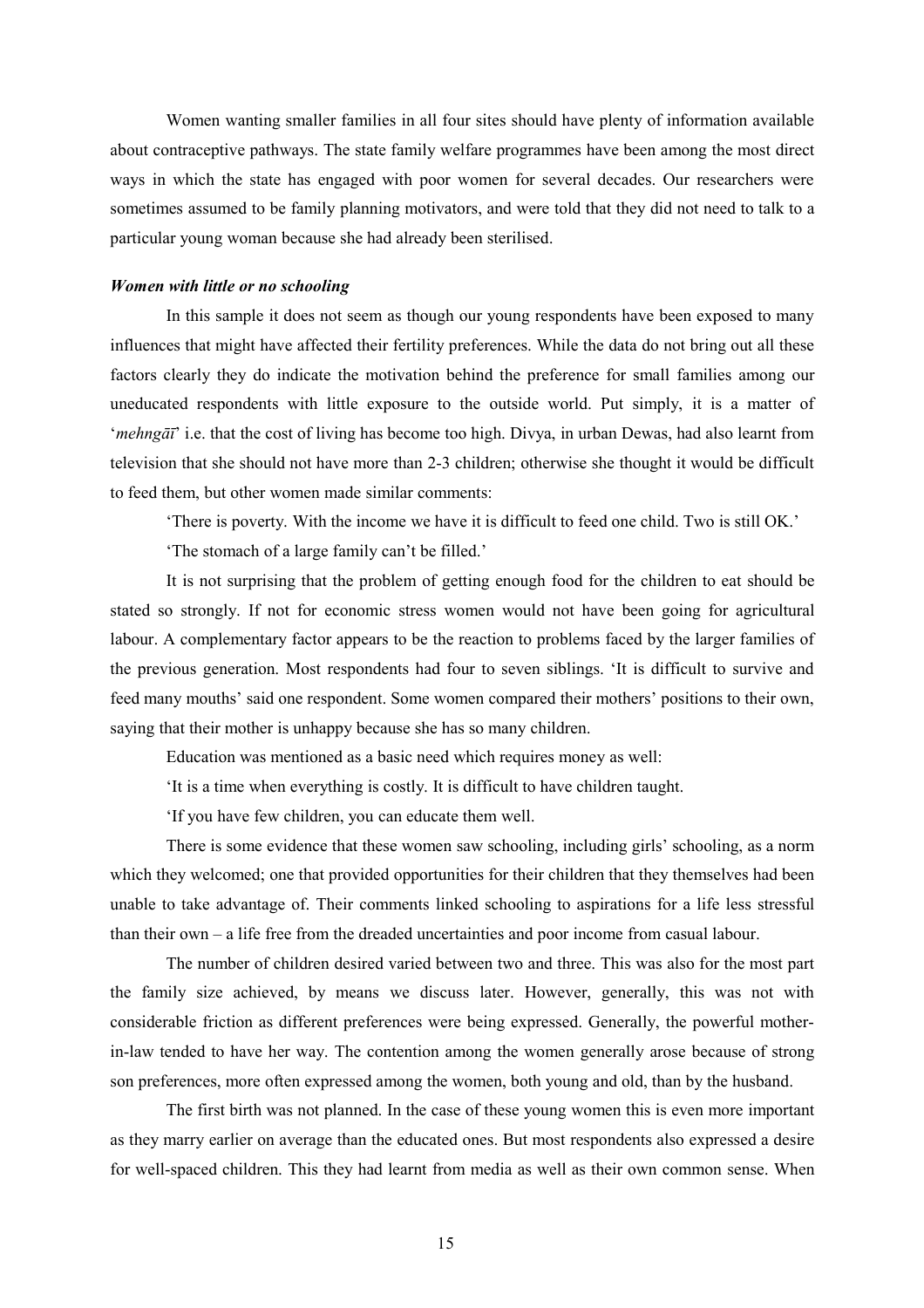asked what contraceptive had been used for spacing of children, the most frequent answer was '*Kuchh nahi. Apne*  $\bar{a}p$ ' (Nothing, [the coming of babies happened] on its own). Occasionally there was talk of 'DNC' (dilatation and curettage, i.e. a surgical abortion), but talk of abortion seemed to generate a slight feeling of discomfort as if it was a sin. Condoms were almost never mentioned, though there seemed to be widespread awareness. One of our respondents carefully hid what she felt was an absurd device away from her children, because they would use it as a balloon. Many women spoke of contraceptive pills, though few used them – they disliked them, saying that they caused nausea. The result was little use of reversible contraceptive methods.

The most acceptable and also the most frequently used method was female sterilization.<sup>[6](#page-15-0)</sup> In this respect they are like other women in Rajasthan and Madhya Pradesh, where sterilisation is the preferred form of contraception, with more than one-third of women aged 15-49 in Rajasthan sterilised, and 44 per cent in Madhya Pradesh, according to NFHS-III (Government of India 2007).

It was not at all clear how female sterilization had won so much favour with these respondents. Male sterilization was rare – in fact women feared the loss of their husband's ability to earn a living – but female sterilization was accepted as a matter of course[.](#page-15-1)<sup>7</sup> Even husbands and mothers-in-law were found to advocate this route. Female sterilization is also the method most strongly pushed by health staff at all levels in the Government services, despite the shift to a 'targetfree approach' in family planning. It may also be that the financial incentive being offered made it attractive, though no women commented on this.

Sterilization was sometimes one pathway that was actually open to the woman even if the path was lonely and she had no support. Sharmila's story of thwarted ambition for early sterilisation and her final decision to go ahead whatever the consequences is interesting. Though many had a sense of agency, she was the only one to voice a fear of punishment. (Like others she was forbidden to have an operation because a second son was needed.)

After the birth of my two children I told my mother that I wanted to get my operation done …

But then my husband retaliated and said … two children are too few. … My third child was born in the hospital and then my mother asked me to get operated. But this time again my husband did not agree.

SM: How did you react to this? Did you say anything to your husband?

Santosh: … now what do I say? [The implied meaning here is that if one goes against a husband there is a fight.] My fourth child was born in the Mithilesh Hospital. … Then I got it done forcefully. I thought now I have to get it, if he wants to keep [me] he can keep [me], if he wants to beat me then let him.

<span id="page-15-0"></span><sup>&</sup>lt;sup>6</sup> Van Hollen (2003) and Säävälä (2001) describe situations in south India where sterilization of woman aged 20-25 with one or two children is now common.

<span id="page-15-1"></span><sup>7</sup> Ranbaxy, a leading Indian pharmaceuticals company, and the Population Foundation of India jointly ran an integrated reproductive and child health programme from 2001 in Dewas district, and attempted to help the District Collector meet a target of 3,000 vasectomies in 2006, but found this very difficult. We are grateful to Erin Court for this information.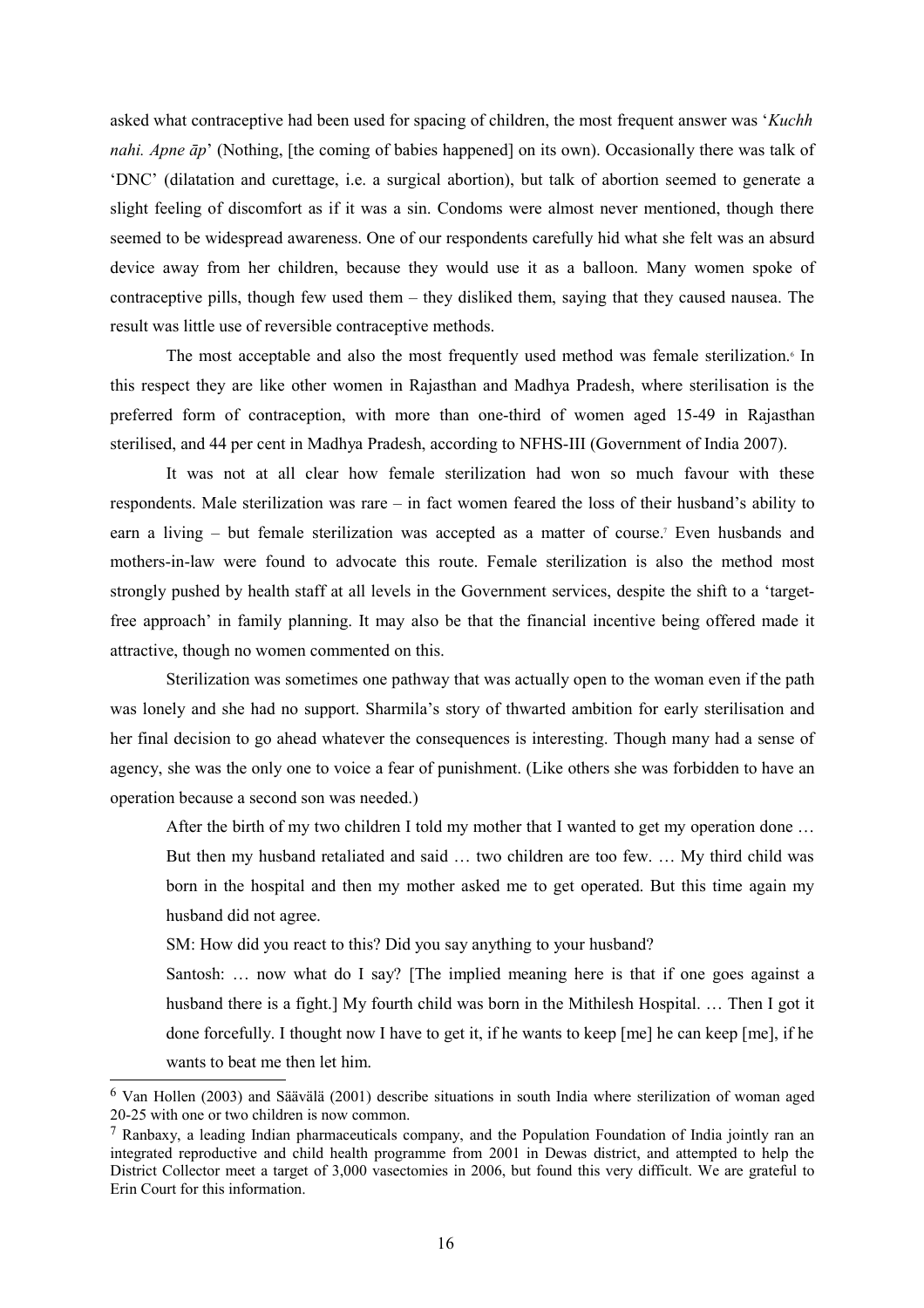If the procedure of sterilization is carried out well, it offers women the prospect of relief from the cycle of repeated child-bearing that was the lot of many of their mothers: even these younger women often complained of *'kamzorī'* or weakness. Unfortunately the conditions of sterilisations are not always safe or hygienic, nor are ethical issues (of informed consent for example) always taken seriously. And there are other inequities and dangers in the situation. Sterilization was not always the best option for these women, either for medical or human rights reasons.

Dependence on sterilization seemed an important cause of the unmet demand for contraception. Doctors were reported to have refused to operate until the woman became stronger. Since they used no other method they were thus exposed to more pregnancies. Second, doctors often stipulate that a woman needs 8 days of rest after the operation, something which young women (especially those in nuclear households) found hard to arrange. Thirdly, an over reliance on this method has a sense of inequity resulting from inadequate knowledge and a family planning programme which is not effective enough. For young mothers to resort to a step of this finality immediately after bearing the all important son could be somewhat unwise – given the poor health status of most women and levels of infant and child mortality that are still unacceptably high. But as Alaka Basu has noted, 'A sterilization as soon as the required number of children has been borne (and this number has decreased for several reasons) allows younger women to be ceded many of the freedoms of the naturally post-procreative woman' (Basu 2002: 359). We have yet to see if this will happen in Rajasthan and Madhya Pradesh as it has in Karnataka and Tamil Nadu.

#### *The most educated women*

The fertility preferences of the most educated women were again clearly for few children, and the reasons quoted were also similar to those cited by the women with no schooling. Most often the desired family sized ranged between one and two children. Of course, aspirational goals leave no bar to the money required to bring up each child.

The usage of contraceptives by these young women showed reasonable knowledge of a variety of contraceptives. Where there is data on the source of knowledge it is attributed to other sisters-in-law in the affinal home and doctors. All the couples (except Rashmi who had a fertility problem) used contraceptive measures not to plan the first child but to plan the subsequent births. Husband and wife discussed this issue and the husband played a role. Pavitra's husband for example, found her having trouble taking Mala D [a popular contraceptive pill] and told her he would use condoms. Rekha's husband is against her taking the pill. He uses condoms but unfortunately they still had the next baby and now have two very small babies, a situation which is driving young Rekha to desperation.

Mothers-in-law had a mixed role, often decisive. Ramkanya's mother was willing to let Ramkanya abort her *first* child as Ramkanya felt she was too young but the medicine she gave her failed. In general, the older women appeared to feel that the first birth should be as nature wills it and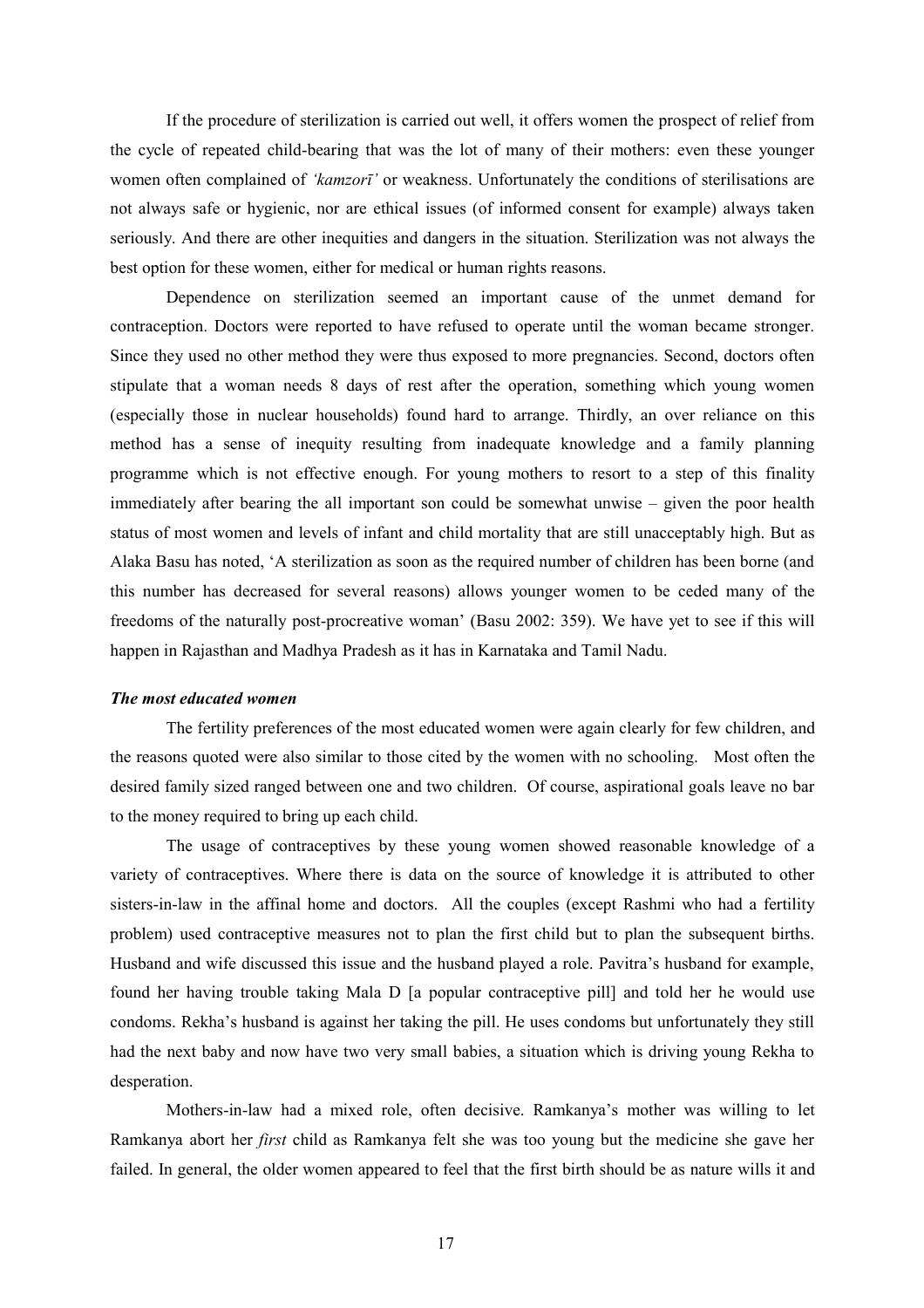this is also what Ramkanya's gynaecologist told her too. Renuka's mother-in-law wanted her to have the children without spacing, which is what actually happened.

Son preference continues to exert powerful pressure even as respondents claimed that sons and daughters were equal. Their faces usually glowed when their sons entered the room or area in which we sat. In fact, sterilisation was the route adopted by Renuka despite her mother-in-law's instructions, perhaps in sheer fear that she would meet the same fate as her sister-in-law, who had chased the dream of two sons as the mother-in-law demanded and now had four daughters to raise, owing (as she put it) to her family's '*lālach*' [greed] for sons. Renuka was sterilised after her second daughter. Her husband's indifference to whether the child was a boy or a girl gave her the mandate for this. She herself felt that otherwise frequent and recurrent pregnancies would be her lot.

I get pregnant very easily. I decided myself [to be sterilised]. My husband said that a girl or a boy were the same to him.

As Table 5 shows, Renuka is not the only one of the educated group to opt for sterilisation but this is not done because it is the sole option. And sometimes the method is not appropriate, given a woman's general health. Unusually for a woman with so much schooling, Maya of rural Alwar has four children. We asked her how many children she wanted:

I wanted three but had more. My husband said, "I want one girl and one boy." I did arrange for the operation to be done earlier but I had fallen very ill. The doctor refused to do the operation because blood was not enough and I too had become weak."

More work needs to be done to understand why the educated respondents know more about contraceptives and are better disposed to family limitation through different methods. Can we link it to a long schooling process which has made receptivity to knowledge greater as well as a willingness to try out different technologies? In Dewas, a corporate social responsibility project involving a local pharmaceuticals company (Ranbaxy) had run a substantial health project, and our respondents were able to describe their interactions with medical personnel with some confidence. There are many other reports that medical personnel interact with educated women in more egalitarian and less dictatorial ways (see, e.g. Jeffery et al, 2007). In other words, it may be less the changes in the educated women themselves, and more in the ways they are perceived and responded to by others, particularly by government personnel and professionals, that make the difference in their access to health services.

# *Conclusion*

This paper represents only a very preliminary analysis of the data. We hope to consider in more detail the position of rural young women with 8 years of schooling. In some important respects (particularly the extent to which they stand out amongst their peers) they may be similar to women with 10 years or more of schooling in urban areas. We shall also take into account the findings from the household survey, to be carried out in Rajasthan and MP, before we can be sure that the picture we present here can be sustained in the light of quantitative data.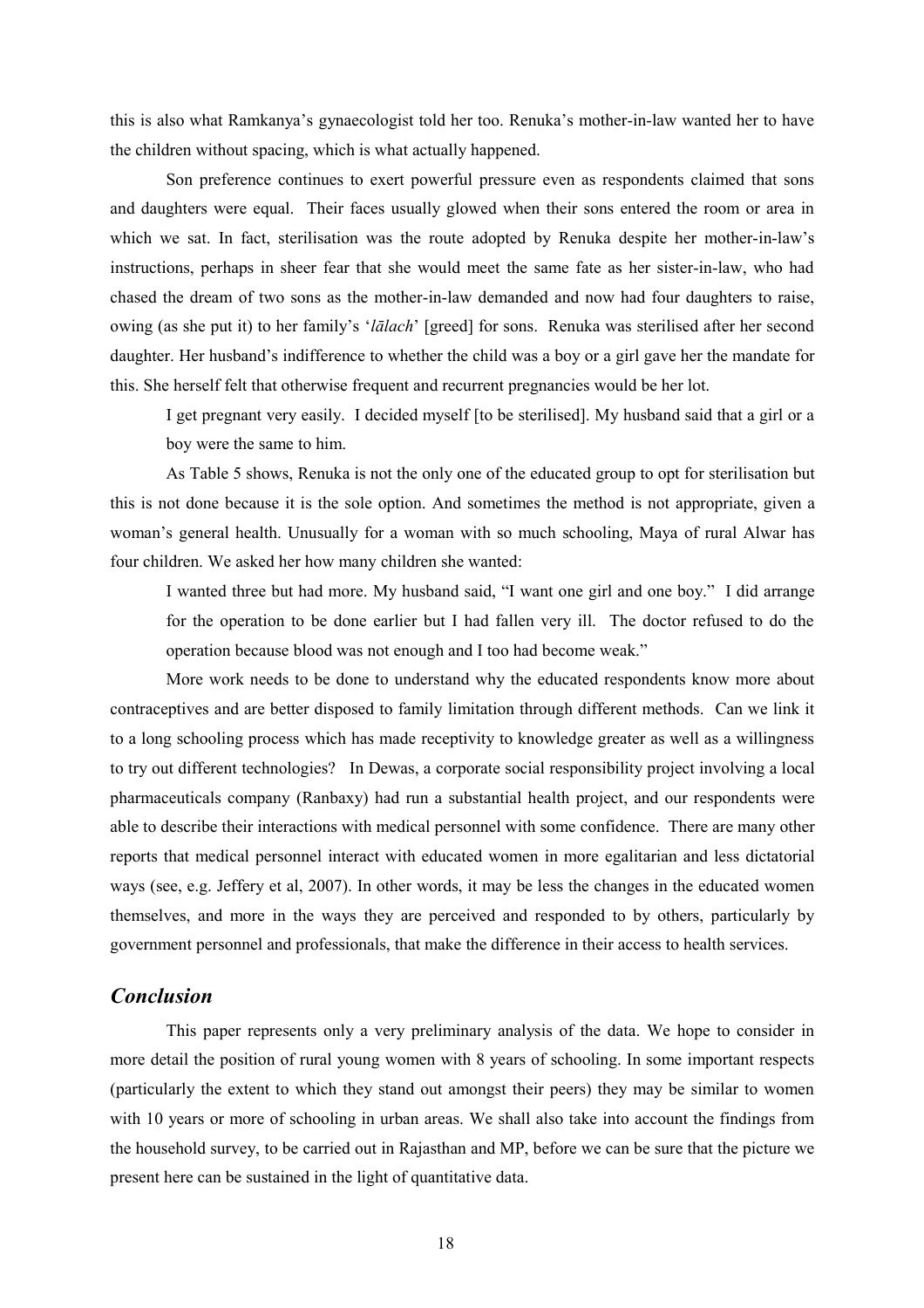Two contrasting stories have emerged so far, however. On the one hand, in some important respects, the conditions of young educated and uneducated women remain apparently barely affected by the changes that are sweeping across India. At key transitions—whether or not to stay in school, who to marry, and when—young women remain heavily disadvantaged. In their early married life, they have little scope to delay child-bearing, and even in questions of total family size, others (especially their mothers-in-law) continue to play very important parts in the decisions that are reached. But schooling plays a role even for uneducated women: they seem to have internalised the idea that their own children should not miss out on schooling in the way that they themselves did. They see schooling their own children – boys and girls alike – as a parental responsibility, in ways that previously perhaps only arranging their marriages was. In a context of rising aspirations, even those whose current financial situation may be fairly desperate see schooling as an essential part of their lives, in ways very different from the perceptions of their own parents.

Couples – whether educated or not – are increasingly able to have the number of children that they actually want. This may happen through better knowledge about contraceptives, in having a more positive attitude towards them, or through more autonomy in using various contraceptive methods. But, interestingly, schooling is being perceived as an enabling factor for the future, and a prerequisite for boys and girls alike, even among uneducated groups. For families close to the brink and resorting to wage labour for their needs, having smaller families makes sound sense for the future.

The other story is the potential for transformation available to young women who manage to get 10 years of schooling. It is not yet clear from our interviews what is most efficacious about the schooling experiences. For some women it has clearly been the chance to meet young men outside the control of their natal families. For others, it may be the self-confidence to negotiate for some space in their affinal household or to deal with government officials, whereas for yet others, access to information (for example on the benefits of immunisation) gives them the courage to take decisions or at least to ensure that their voices are heard when such decisions are being made by others.

However, a cautionary note must be sounded. Better livelihoods, quality schooling and a more sensitive health care system are crucial to improve maternal and child health. A rights-based approach to maternal and child health services, and to contraceptive provisions, cannot be achieved in a vacuum. Reforms must improve incomes and make health services affordable and approachable for the poor.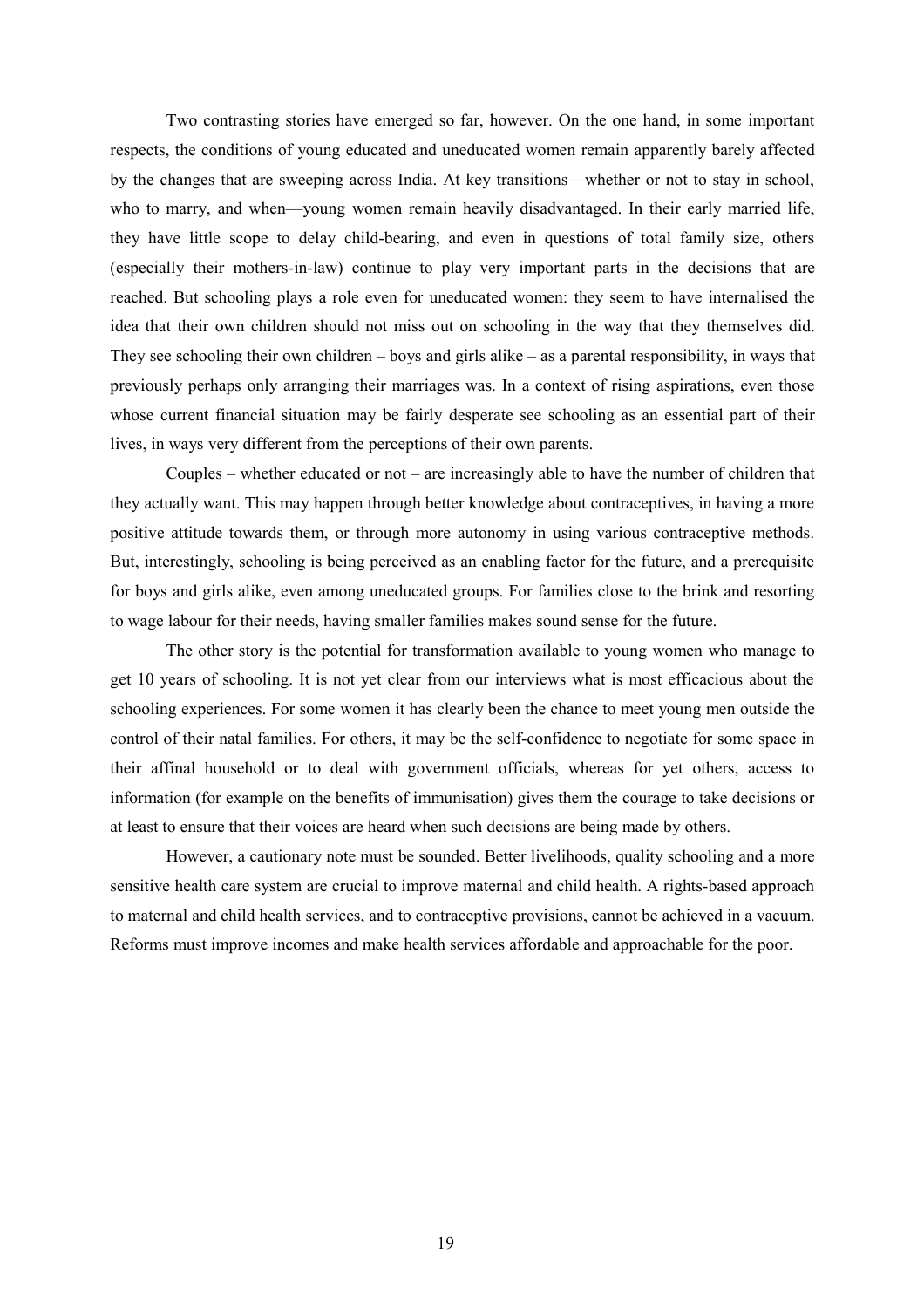#### **References**

- Basu, A. M. (2002). Book Review of *Fertility and Familial Power Relations: Procreation in South India* by Minna Säävälä. *Studies in Family Planning, 33*(4), 357-360.
- Bhat, P. N. M. (2002). Returning a Favor: Reciprocity Between Female Education and Fertility in India. *World Development, 30*(10), 1791-1803.
- Bhat, P. N. M., & Zavier, A. J. F. (2007). Factors Influencing the Use of Prenatal Diagnostic Techniques and the Sex Ratio at Birth in India. *Economic and Political Weekly, 42*(23), 2292-2303.
- Dyson, T., & Moore, M. (1983). On Kinship Structure, Female Autonomy and Demographic Behavior in India. *Population and Development Review, 9*(1), 35-60.
- Government of India. (2007). National Family Health Survey, India. Retrieved 19 January, 2008, from http://www.nfhsindia.org/nfhs3\_national\_report.html
- Jeffery, R., & Basu, A. (Eds.). (1996). *Girls' Schooling, Women's Autonomy and Fertility Change in South Asia*. New Delhi: Sage.
- Jeffery, R., & Jeffery, P. (1988). When Did You Last See Your Mother? Aspects of Female Autonomy in Rural North India. In J. Caldwell, A. Hill & V. Hull (Eds.), *Micro-Approaches to Demographic Research*. London: Kogan Page International.
- Jeffery, R., Jeffery, P., & Rao, M. (2007). Safe Motherhood Initiatives: Contributions from Small Scale Studies. *Indian Journal of Gender Studies, 14*(2), 285-294.
- Mathur, S., Greene, M., & Jamhotra, A. (2003). *Too Young to Wed: The Lives, Rights and Health of Young Married Girls*. Washington DC: International Center for Research on Women.
- Mathur, S., Malhotra, A., & Mehta, M. (2001). Adolescent Girls' Life Aspirations and Reproductive Health in Nepal. *Reproductive Health Matters, 9*(17), 91-100.
- Mensch, B. S., Bruce, J., & Greene, M. (1998). *The Uncharted Passage: Girls' Adolescence in the Developing World*. New York: Population Council.
- Pratham. (2007). Annual Status Report on Education (Rural). Retrieved 1 February, 2008, from http://www.pratham.org/aser2006.php
- Rajan, S. I. (2005). District Level Fertility Estimates for Hindus and Muslims. *Economic and Political Weekly, 40*(5), 437-446.
- Säävälä, M. (2001). *Fertility and Familial Power Relations: Procreation in South India*. Richmond, UK: Curzon Press.
- Scott, J. (1985). *Weapons of the Weak: Everyday Forms of Peasant Resistance*. New Haven: Yale University Press.
- Van Hollen, C. (2003). *Birth on the threshold: childbirth and modernity in south India*. Berkeley & Los Angeles: University of California Press.

World Bank (2006), *World Development Report 2007*. Washington DC: World Bank.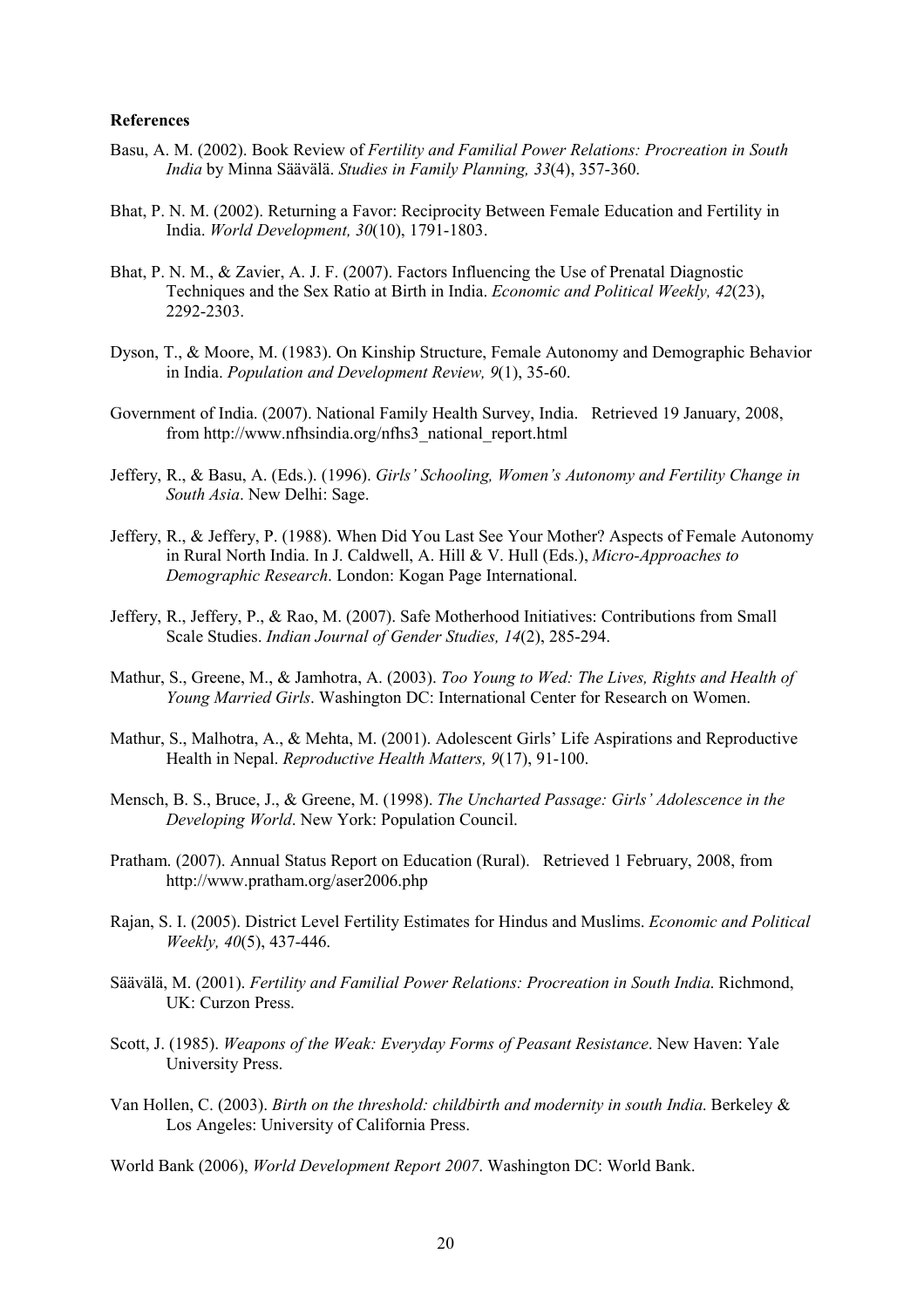**Table 1: Percent of currently married women who usually participate in household decisions, 2005-06**

|                       | <b>No Schooling</b> | Less than 8 years of | 8-9 years of schooling | 10 years or more of | All women |
|-----------------------|---------------------|----------------------|------------------------|---------------------|-----------|
|                       |                     | schooling completed  | completed              | schooling completed |           |
| India                 | 51.3                | 50.9                 | 50.6                   | 58.9                | 52.5      |
| <b>Madhya Pradesh</b> | 46.5                | 46.2                 | 40.0                   | 54.5                | 46.7      |
| Rajasthan             | 38.4                | 37.6                 | 40.6                   | 58.3                | 40.2      |

Source: National Family Health Survey - III, 2005-06 (Government of India 2007)

**Table 2: Selected educational and social indicators for India, Rajasthan, Madhya Pradesh, Alwar and Dewas.** 

|                                                     | India | <b>MP</b> | <b>Dewas</b> | Rajasthan | <b>Alwar</b> |
|-----------------------------------------------------|-------|-----------|--------------|-----------|--------------|
| Female literacy rate (ages 7 or above) (2001)       | 54.0  | 50.5      | 44.9         | 44.3      | 43.9         |
| Total fertility rate                                | 3.2   | 3.9       | 3.8          | 4.2       | 4.5          |
| Percentage of women aged 20-24 married below 18     | 44.5  | 53.0      | (68.0)       | 57.1      | (44.8)       |
| (minimum legal marriage age) (2005-06)              |       |           |              |           |              |
| Sex ratio (boys per 100 girls) of children aged 0-6 | 107.8 | 107.2     | 107.0        | 110.0     | 12.6         |
| (2001)                                              |       |           |              |           |              |

Sources: Female literacy rates and sex ratios: 2001 Census

Total fertility rates: 2001 Census and Rajan (2005)

Age at marriage data: National Family Health Survey III, 2005-06 (Government of India 2007) (Data for Alwar and Dewas are from the Reproductive and Child Health Survey, with less reliable figures)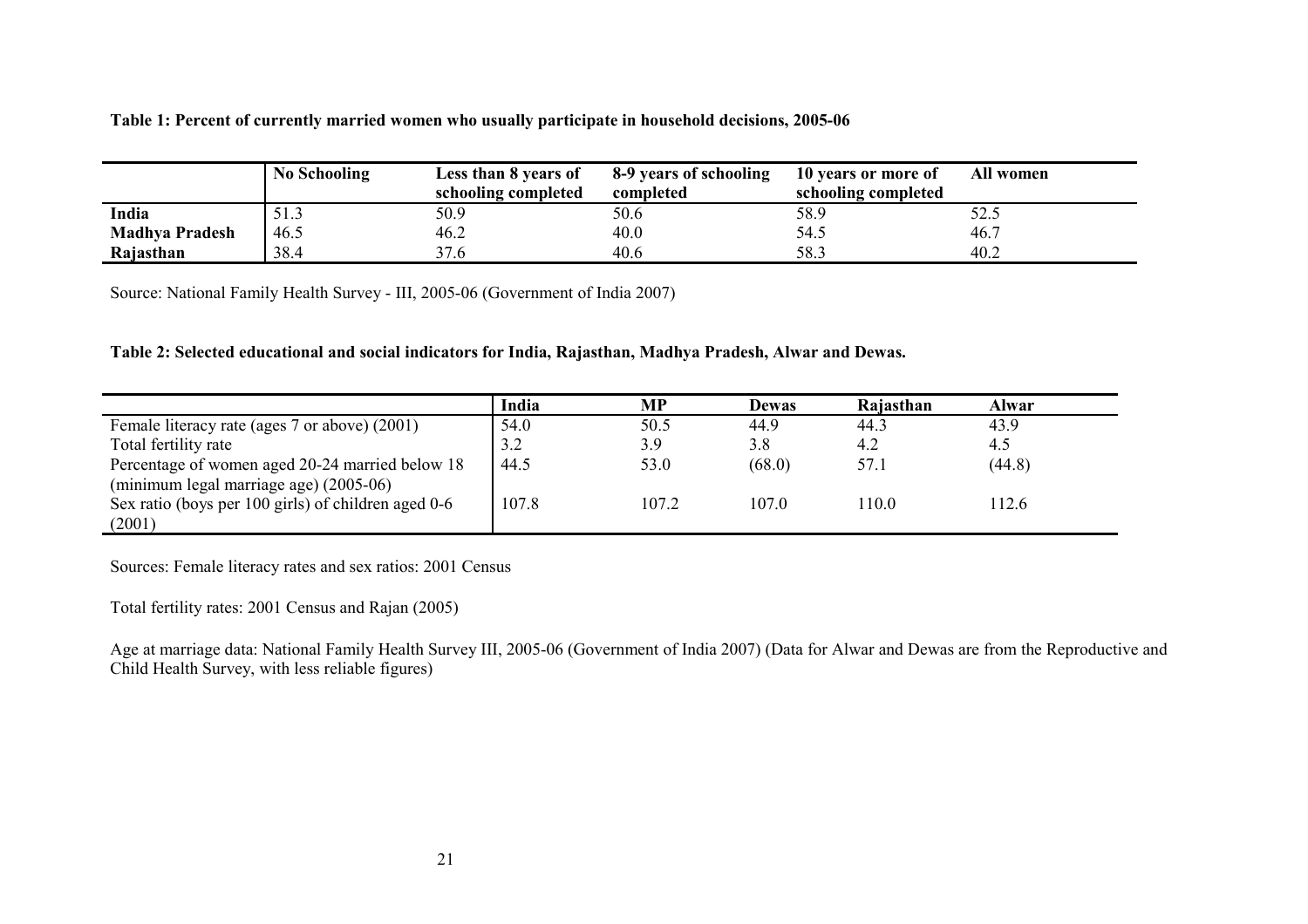|                              | Dewas (MP) |       |       | Alwar (Rajasthan) |
|------------------------------|------------|-------|-------|-------------------|
|                              | Rural      | Urban | Rural | Urban             |
| Population Total             | 1965       | 1689  | 2769  | 1590              |
| No. of Households            | 344        | 352   | 461   | 300               |
| Average household size       | 5.71       | 4.80  | 6.01  | 5.30              |
| Percentage of households in  |            |       |       |                   |
| different categories         |            |       |       |                   |
| SC/ST                        | 30.2       | 28.4  | 30.4  | 58.3              |
| <b>OBC</b>                   | 38.4       | 32.7  | 34.9  | 9.0               |
| Other Hindu                  | 16.3       | 25.9  | 28.6  | 25.3              |
| Muslim                       | 15.1       | 13.1  | 6.1   | 7.3               |
| Percentage of households     |            |       |       |                   |
| with wage labour as the main |            |       |       |                   |
| occupation                   |            |       |       |                   |
| SC/ST                        | 80.8       | 59.0  | 42.1  | 38.9              |
| OBC                          | 27.3       | 33.0  | 26.1  | 11.1              |
| Other Hindu                  | 17.9       | 33.0  | 7.6   | 17.1              |
| Muslim                       | 57.7       | 47.8  | 25.0  | 27.3              |

Source: Household censuses conducted by CORD, 2007.

Notes: SC/ST = members of the Scheduled Castes and Scheduled Tribes

OBC = Members of Other Backward Classes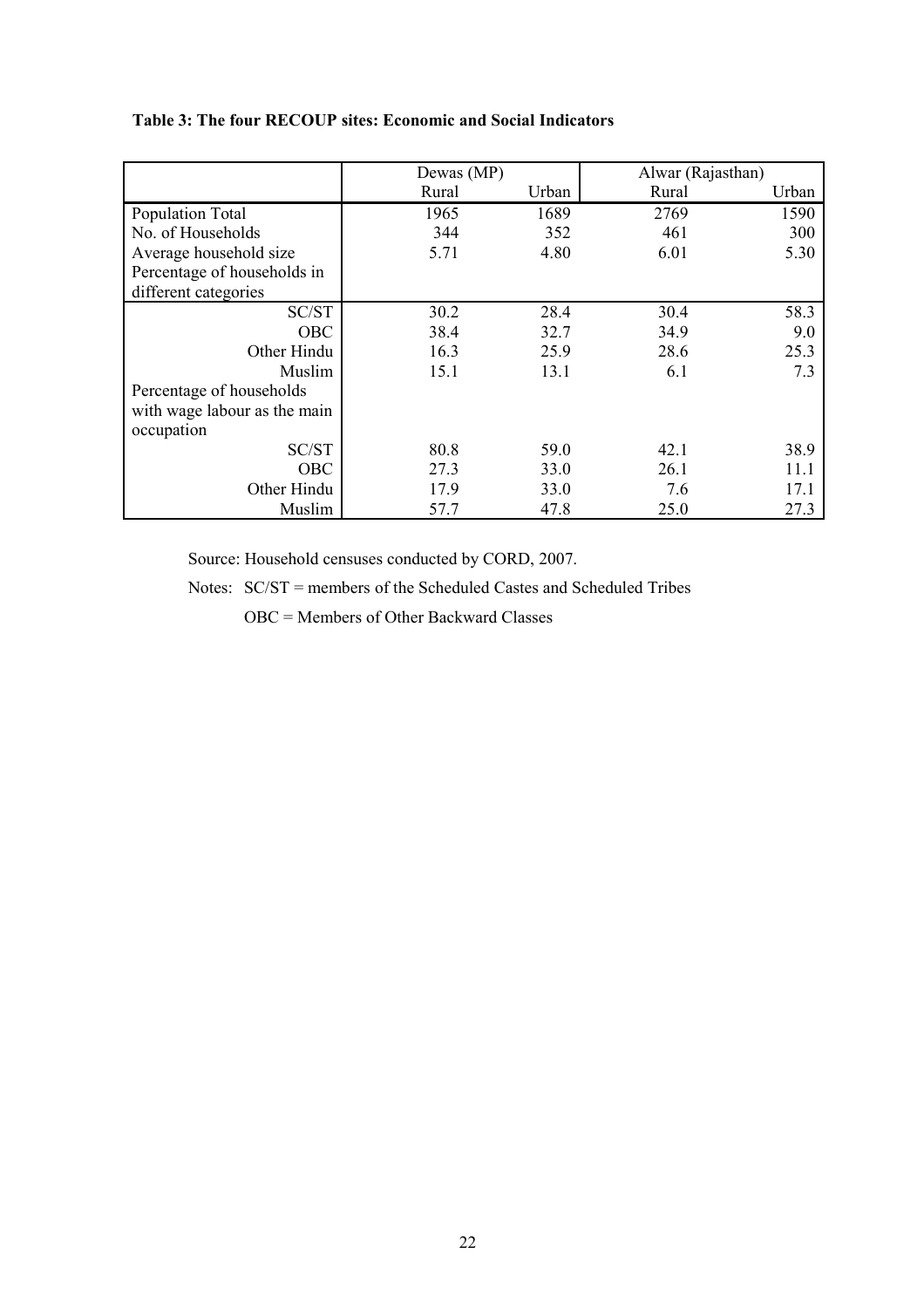|                     | <b>Education groups</b> |                  |                   |                |  |
|---------------------|-------------------------|------------------|-------------------|----------------|--|
| <b>Location</b> and | None or only            | Upper primary    | Secondary or      | <b>TOTAL</b>   |  |
| <b>Ethnicity</b>    | Primary                 | $(classes 6-8)$  | above (class 9 or |                |  |
|                     | (classes 1-5 or         |                  | more)             |                |  |
|                     | less)                   |                  |                   |                |  |
| Alwar rural         |                         |                  |                   |                |  |
| SC/ST               | 53                      | 13               | 12                | 78             |  |
| OBC                 | 41                      | 17               | 24                | 82             |  |
| Others              | $\overline{3}$          | $\overline{7}$   | 38                | 48             |  |
| Muslims             | 14                      | $\theta$         | $\boldsymbol{0}$  | 14             |  |
| Totals              | 111                     | 37               | 74                | 222            |  |
|                     | (50%)                   | (17%)            | (34%)             | $(100\%)$      |  |
| Alwar urban         |                         |                  |                   |                |  |
| SC/ST               | 35                      | 19               | 32                | 86             |  |
| <b>OBC</b>          | $\boldsymbol{0}$        | $\boldsymbol{0}$ | 4                 | $\overline{4}$ |  |
| Others              | $\overline{4}$          | 1                | 8                 | 13             |  |
| <b>Muslims</b>      | 14                      | $\boldsymbol{0}$ | $\mathbf{1}$      | 15             |  |
| Totals              | 53                      | 20               | 45                | 118            |  |
|                     | (45%)                   | (17%)            | (38%)             | $(100\%)$      |  |
| Dewas rural         |                         |                  |                   |                |  |
| SC/ST               | 35                      | 5                | $\overline{7}$    | 47             |  |
| <b>OBC</b>          | 18                      | 12               | 30                | 60             |  |
| Others & DK         | 16                      | 11               | 13                | 32             |  |
| <b>Muslims</b>      | 25                      | 6                | $\overline{4}$    | 35             |  |
| Total               | 94                      | 34               | 54                | 182            |  |
|                     | (52%)                   | (19%)            | (30%)             | $(100\%)$      |  |
| Dewas urban         |                         |                  |                   |                |  |
| SC/ST               | 32                      | 14               | 3                 | 49             |  |
| <b>OBC</b>          | 20                      | 16               | 15                | 51             |  |
| Others              | 12                      | 13               | 6                 | 31             |  |
| <b>Muslims</b>      | 13                      | $\mathbf{1}$     | 4                 | 18             |  |
| Total               | 77                      | 44               | 28                | 149            |  |
|                     | (52%)                   | (30%)            | (19%)             | $(100\%)$      |  |

**Table 4: Schooling levels of married women aged 20-29 in the four RECOUP research sites**

Source: Household censuses carried out by CORD